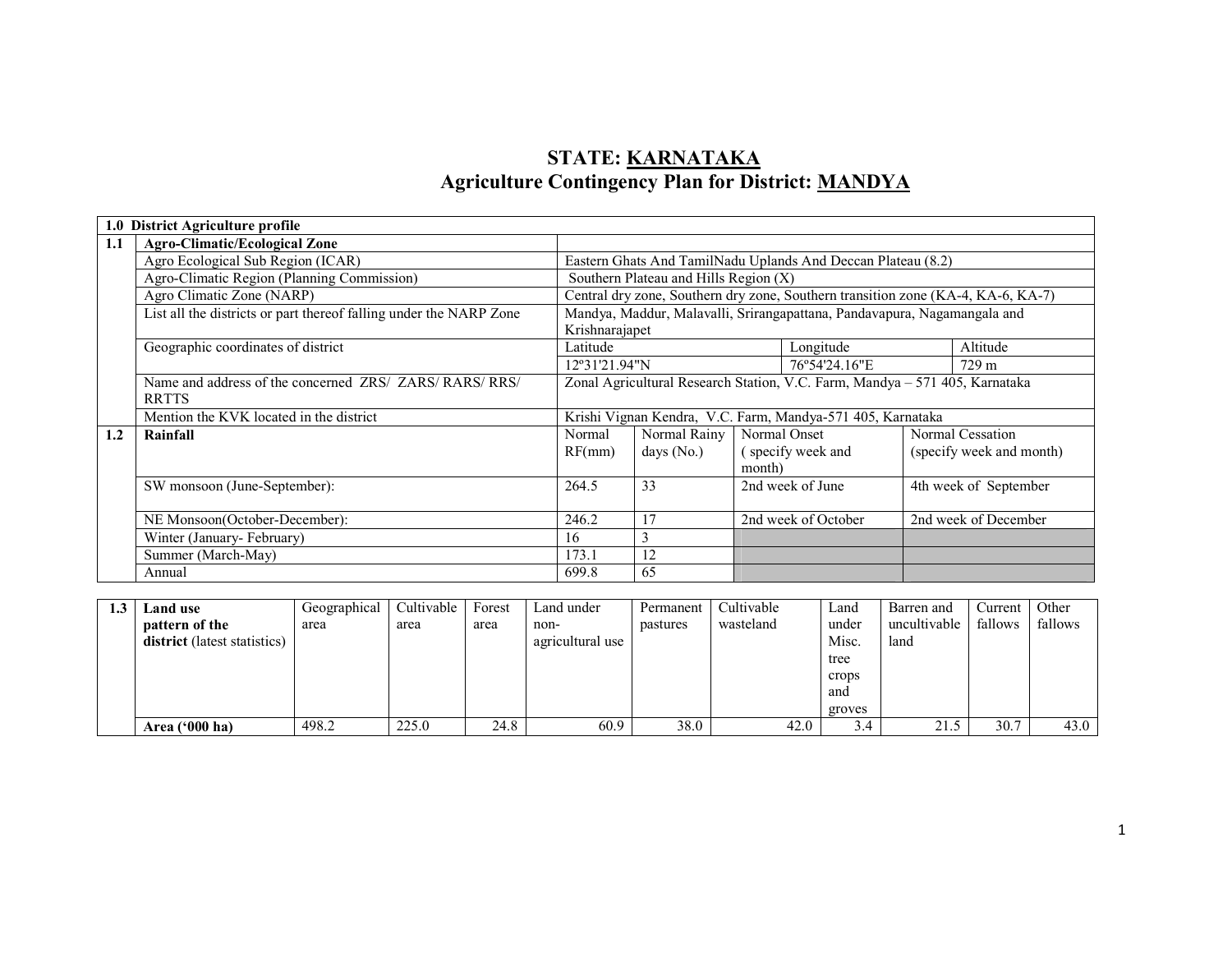| 1.4 | Major Soils (common names like shallow red | Area ('000 ha)          | Percent (%) of total |
|-----|--------------------------------------------|-------------------------|----------------------|
|     | soils etc)                                 |                         |                      |
|     | Red gravelly soils                         | 125.4                   | 60                   |
|     | Red sandy loam soils                       | 64.6                    | 30                   |
|     | Red sandy soils                            | 21.4                    | 10                   |
|     | Others (specify):                          |                         |                      |
| 1.5 | <b>Agricultural land use</b>               | Area $(^{\circ}000$ ha) | Cropping intensity % |
|     | Net sown area                              | 225.0                   | $116.8\%$            |
|     | Area sown more than once                   | 37.9                    |                      |
|     | Gross cropped area                         | 262.9                   |                      |

| 1.6 | Irrigation                                 |                          |                                                                                    |  |  | Area ('000 ha) |                          |                                    |             |           |  |
|-----|--------------------------------------------|--------------------------|------------------------------------------------------------------------------------|--|--|----------------|--------------------------|------------------------------------|-------------|-----------|--|
|     | Net irrigated area                         |                          |                                                                                    |  |  |                | 126.2                    |                                    |             |           |  |
|     | Gross irrigated area                       |                          |                                                                                    |  |  |                | 149.0                    |                                    |             |           |  |
|     | Rainfed area                               |                          |                                                                                    |  |  |                | 98.8                     |                                    |             |           |  |
|     | <b>Sources of Irrigation</b>               | Number                   | Area ('000 ha)                                                                     |  |  |                |                          | Percentage of total irrigated area |             |           |  |
|     | Canals                                     |                          | 96.9                                                                               |  |  |                |                          | 74.0                               |             |           |  |
|     | Tanks                                      | 891                      | 19.0<br>$\blacksquare$<br>$\overline{\phantom{a}}$<br>11.7                         |  |  |                |                          | 14.5                               |             |           |  |
|     | Open wells                                 |                          |                                                                                    |  |  |                |                          |                                    |             |           |  |
|     | Bore wells                                 | 10517                    |                                                                                    |  |  |                |                          | 8.9                                |             |           |  |
|     | Lift irrigation                            | 4                        | $\overline{\phantom{a}}$                                                           |  |  |                | $\overline{\phantom{a}}$ |                                    |             |           |  |
|     | Micro-irrigation                           |                          | $\overline{\phantom{a}}$                                                           |  |  |                | $\overline{\phantom{a}}$ |                                    |             |           |  |
|     | Other sources                              |                          | 3.4                                                                                |  |  |                | 2.6                      |                                    |             |           |  |
|     | Total Irrigated Area                       |                          | 131.0                                                                              |  |  |                | 100.0                    |                                    |             |           |  |
|     | Pump sets                                  | 10230                    |                                                                                    |  |  |                |                          |                                    |             |           |  |
|     | No. of Tractors                            | 1361                     |                                                                                    |  |  |                |                          |                                    |             |           |  |
|     | <b>Groundwater availability</b><br>and use | No. of<br><b>Tehsils</b> |                                                                                    |  |  |                |                          | $(\%)$ area                        |             |           |  |
|     |                                            |                          | Malavalli<br>K.R.Pet<br>Maddur<br>Mandya<br>29<br>22<br>97<br>77<br>$\overline{c}$ |  |  |                |                          | Nagamangala                        | Pandavapura | S.R.Patna |  |
|     | Over exploited                             |                          |                                                                                    |  |  |                |                          | $\overline{c}$                     | 15          | 24        |  |
|     | Critical                                   |                          |                                                                                    |  |  |                |                          |                                    |             |           |  |
|     | Semi-critical                              |                          |                                                                                    |  |  |                |                          |                                    |             |           |  |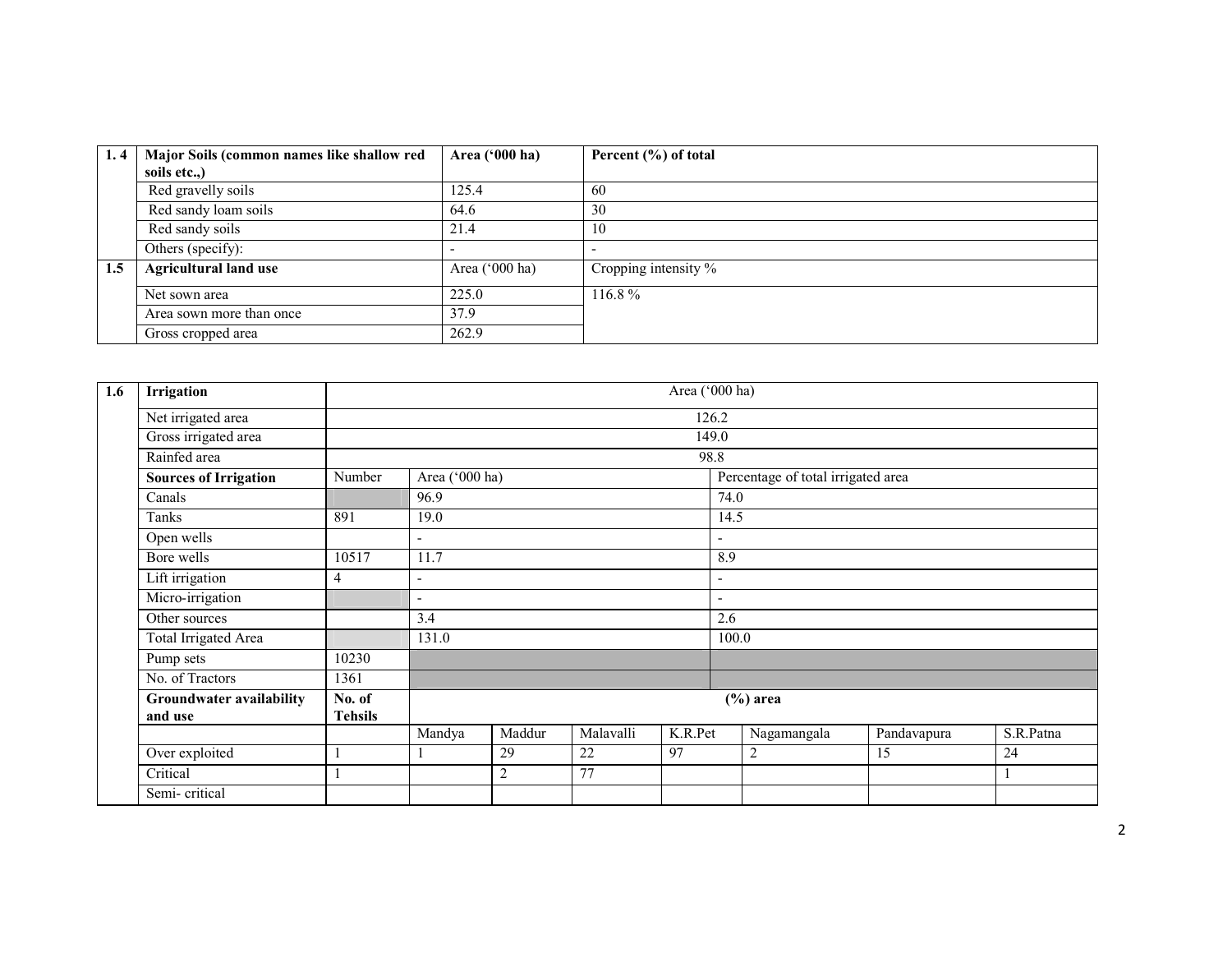| Safe                                                                                                            |  | 99 | 69 |  |  | 98 | -85 |  |  |
|-----------------------------------------------------------------------------------------------------------------|--|----|----|--|--|----|-----|--|--|
| Wastewater availability and                                                                                     |  |    |    |  |  |    |     |  |  |
| use                                                                                                             |  |    |    |  |  |    |     |  |  |
| Fluoride contamination found in part of Pandavapura $\&$ Nagamangala tehsil<br>Ground water quality             |  |    |    |  |  |    |     |  |  |
| Nitrate contamination found in Mandya                                                                           |  |    |    |  |  |    |     |  |  |
| *over-exploited: groundwater utilization > 100%; critical: 90-100%; semi-critical: 70-90%; safe: $\langle 70\%$ |  |    |    |  |  |    |     |  |  |

(\* Data source: State/Central Ground water Department /Board)

### 1.7 Area under major field crops & horticulture etc. (2008-09)

| 1.7 |                |                                     |                          |                          |                          | Area ('000 ha)           |                          |              |  |  |  |
|-----|----------------|-------------------------------------|--------------------------|--------------------------|--------------------------|--------------------------|--------------------------|--------------|--|--|--|
|     |                | <b>Major Field Crops cultivated</b> |                          | <b>Kharif</b>            |                          | Rabi                     | <b>Summer</b>            | <b>Total</b> |  |  |  |
|     |                |                                     | <b>Irrigated</b>         | Rainfed                  | <b>Irrigated</b>         | Rainfed                  |                          | ۰            |  |  |  |
|     |                | Paddy                               | 70.2                     | $\overline{\phantom{0}}$ | $\overline{\phantom{a}}$ | $\overline{\phantom{a}}$ | 20.0                     | 90.2         |  |  |  |
|     | $\overline{2}$ | Ragi                                | 37.1                     | 40.2                     | 1.2                      | 3.8                      | 3.0                      | 85.3         |  |  |  |
|     | 4              | Sugarcane                           | 25.0                     |                          | 3.0                      | $\overline{\phantom{a}}$ | 2.0                      | 30.0         |  |  |  |
|     | 5              | Horsegram                           | $\overline{\phantom{a}}$ | 10.9                     | $\sim$                   | 15                       | $\blacksquare$           | 25.9         |  |  |  |
|     | 6              | Cowpea                              | $\sim$                   | 5.8                      | $\sim$                   | 0.25                     | 0.5                      | 6.6          |  |  |  |
|     | 3              | Maize                               | 4.3                      | 0.7                      | 0.5                      | $\overline{\phantom{a}}$ | 0.15                     | 5.7          |  |  |  |
|     | $\overline{7}$ | Field bean                          | $\blacksquare$           | 5.2                      | $\overline{\phantom{0}}$ | 0.05                     | 0.05                     | 5.3          |  |  |  |
|     | 8              | Sesamum                             | $\overline{\phantom{a}}$ | 4.5                      | $\overline{\phantom{a}}$ | $\blacksquare$           | $\blacksquare$           | 4.5          |  |  |  |
|     | 9              | Niger                               | $\overline{\phantom{a}}$ | 2.5                      | $\overline{\phantom{a}}$ | $\blacksquare$           | $\overline{\phantom{a}}$ | 2.5          |  |  |  |
|     |                | <b>Horticulture crops - Fruits</b>  |                          |                          |                          | <b>Total area</b>        |                          |              |  |  |  |
|     |                | Mango                               | 4.2                      |                          |                          |                          |                          |              |  |  |  |
|     | $\overline{2}$ | Banana                              |                          |                          |                          | 2.1                      |                          |              |  |  |  |
|     | 3              | Sapota                              |                          |                          |                          | 1.0                      |                          |              |  |  |  |
|     | 4              | Jack                                |                          |                          |                          | 0.7                      |                          |              |  |  |  |
|     | 5              | Papaya                              |                          |                          |                          | 0.4                      |                          |              |  |  |  |
|     |                | Horticultural crops - Vegetables    |                          |                          |                          | <b>Total area</b>        |                          |              |  |  |  |
|     |                | Cucumber                            | 3.3                      |                          |                          |                          |                          |              |  |  |  |
|     | $\overline{2}$ | Tomato                              |                          | 2.3                      |                          |                          |                          |              |  |  |  |
|     | 3              | <b>Brinjal</b>                      |                          |                          |                          | 1.2                      |                          |              |  |  |  |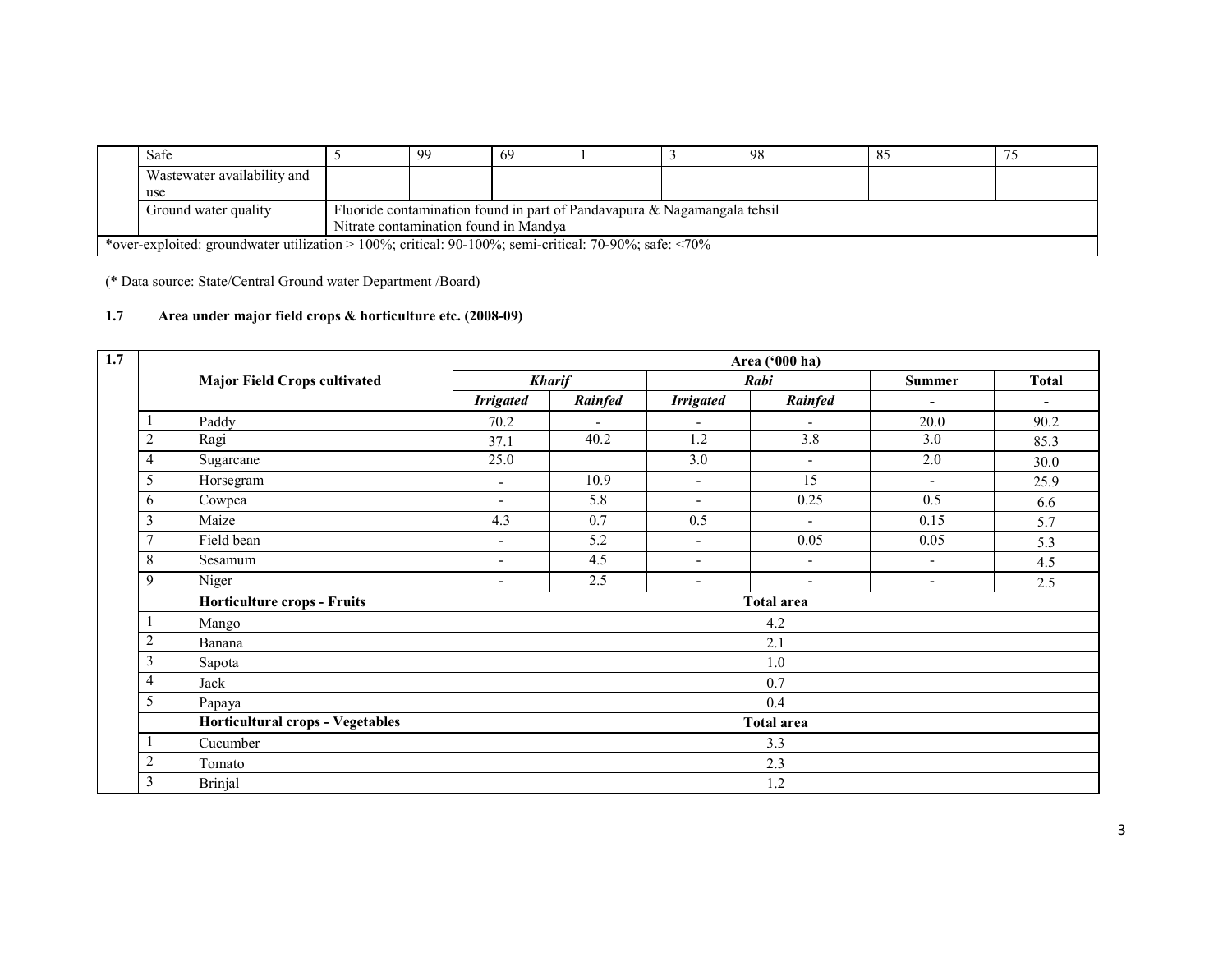|  | Beans                         | 1.0                      |
|--|-------------------------------|--------------------------|
|  | Okra                          | 0.6                      |
|  | <b>Plantation crops</b>       | <b>Total area</b>        |
|  | Coconut                       | 52.3                     |
|  | Arecanut                      | - ( )                    |
|  | Total fodder crop area        | $\overline{\phantom{0}}$ |
|  | <b>Grazing land</b>           | $\overline{\phantom{0}}$ |
|  | <b>Sericulture (Mulberry)</b> | 16.6                     |
|  | <b>Others (Specify)</b>       | $\overline{\phantom{0}}$ |

| 1.8 | Livestock                                      | <b>Male ('000)</b> | Female ('000)             | <b>Total ('000)</b> |  |
|-----|------------------------------------------------|--------------------|---------------------------|---------------------|--|
|     |                                                |                    |                           |                     |  |
|     | Non descriptive Cattle (local low yielding)    | 68.0               | 130.0                     | 198.0               |  |
|     | Crossbred cattle                               | 3.4                | 148.1                     | 151.5               |  |
|     | Non descriptive Buffaloes (local low yielding) | 7.1                | 161.7                     | 168.8               |  |
|     | <b>Graded Buffaloes</b>                        |                    |                           |                     |  |
|     | Goat                                           | 55.0               | 189.1                     | 244.3               |  |
|     | Sheep                                          | 34.9               | 348.5                     | 383.4               |  |
|     | Others (Pig, Dog etc.)                         |                    |                           | 9.6                 |  |
|     | Commercial dairy farms (Number)                |                    |                           |                     |  |
| 1.9 | <b>Poultry</b>                                 | No. of farms       | Total No. of birds ('000) |                     |  |
|     | Commercial                                     |                    | 530.2                     |                     |  |
|     | Backyard                                       |                    |                           |                     |  |

| 1.10 | Fisheries (Data source: Chief Planning Officer) |                        |              |                    |                                          |                                                           |                              |
|------|-------------------------------------------------|------------------------|--------------|--------------------|------------------------------------------|-----------------------------------------------------------|------------------------------|
|      | A. Capture                                      |                        |              |                    |                                          |                                                           |                              |
|      | i) Marine (Data Source: Fisheries Department)   | No. of fishermen       | <b>Boats</b> |                    |                                          | <b>Nets</b>                                               | <b>Storage</b><br>facilities |
|      |                                                 |                        | Mechanized   | Non-<br>mechanized | Mechanized<br>(Trawl nets,<br>Gill nets) | Non-mechanized<br>(Shore Seines, Stake)<br>$&$ trap nets) | (Ice<br>plants<br>etc.)      |
|      |                                                 |                        |              | NA                 |                                          |                                                           |                              |
|      | ii) Inland (Data Source: Fisheries Department)  | No. Farmer owned ponds |              |                    | <b>No. of Reservoirs</b>                 | No. of village tanks                                      |                              |
|      |                                                 | 31                     |              | 4                  |                                          | 688                                                       |                              |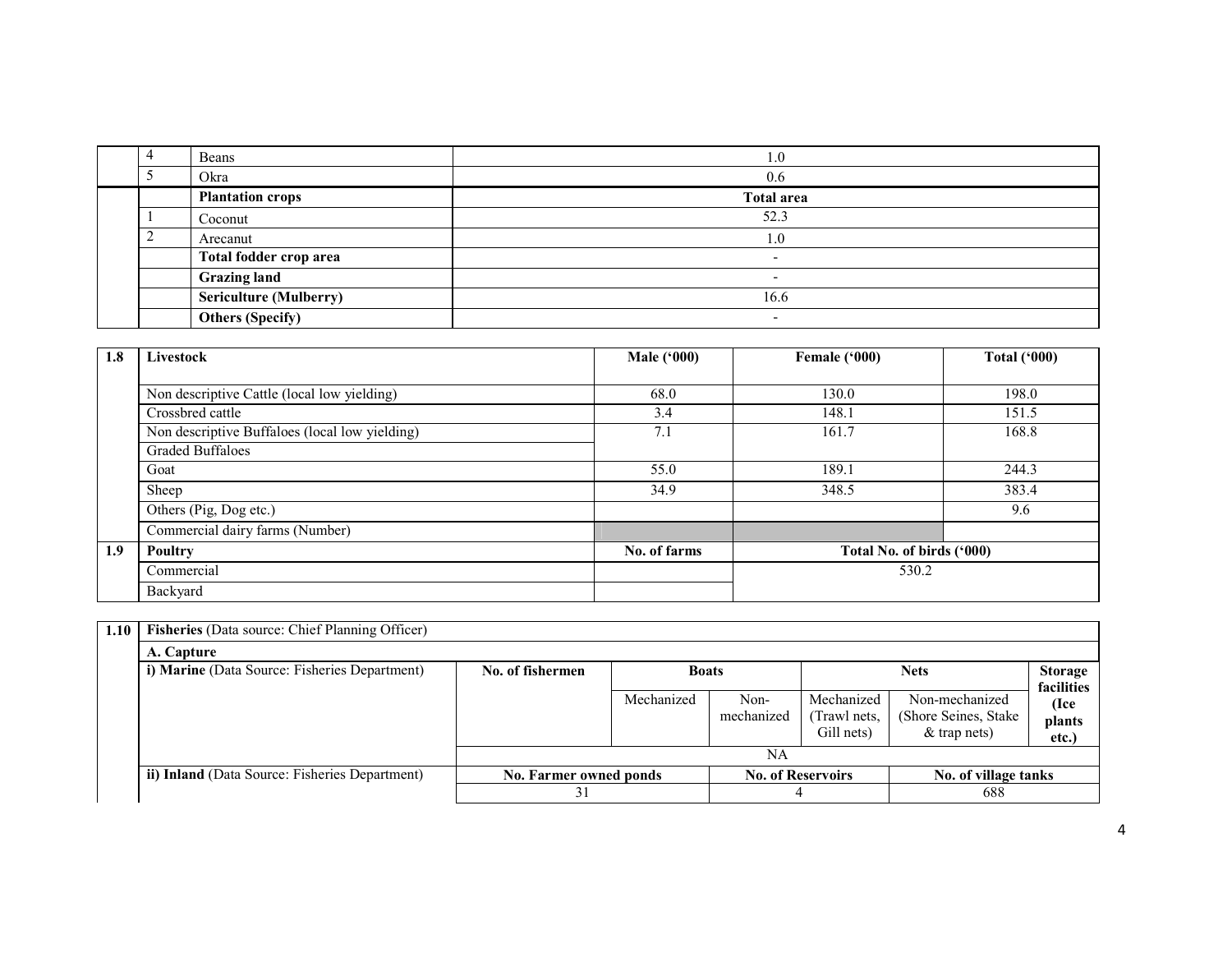| <b>B.</b> Culture                                           |                        |              |                               |  |  |  |  |  |  |  |
|-------------------------------------------------------------|------------------------|--------------|-------------------------------|--|--|--|--|--|--|--|
|                                                             | Water Spread Area (ha) | Yield (t/ha) | <b>Production ('000 tons)</b> |  |  |  |  |  |  |  |
| i) Brackish water (Data Source: MPEDA/Fisheries Department) |                        |              |                               |  |  |  |  |  |  |  |
| ii) Fresh water (Data Source: Fisheries Department)         | 15.                    |              |                               |  |  |  |  |  |  |  |
| <b>Others</b>                                               |                        |              |                               |  |  |  |  |  |  |  |

1.11 Production and Productivity of major crops (Average of last 5 years: 2004, 05, 06, 07, 08)

| 1.11            | Name of                   |                        | Kharif                                                                    |                          | Rabi                    |                       | <b>Summer</b>            |                               | <b>Total</b>            | Crop residue                      |
|-----------------|---------------------------|------------------------|---------------------------------------------------------------------------|--------------------------|-------------------------|-----------------------|--------------------------|-------------------------------|-------------------------|-----------------------------------|
|                 | crop                      | Production<br>('000 t) | Productivity<br>(kg/ha)                                                   | Production<br>('000 t)   | Productivity<br>(kg/ha) | Production<br>(000 t) | Productivity<br>(kg/ha)  | <b>Production</b><br>(1000 t) | Productivity<br>(kg/ha) | as fodder<br>$(000 \text{ tons})$ |
|                 |                           |                        | Major Field crops (Crops to be identified based on total acreage)         |                          |                         |                       |                          |                               |                         |                                   |
|                 | Paddy                     | 252.7                  | 3600                                                                      |                          |                         | 75.0                  | 3750                     | 327.7                         | 3675                    | $\blacksquare$                    |
| $\overline{2}$  | Ragi                      | 143.0                  | 1850                                                                      | 10.3                     | 2050                    | 6.8                   | 2250                     | 160.0                         | 2050                    | $\blacksquare$                    |
| $\mathfrak{Z}$  | Maize                     | 18.3                   | 3650                                                                      | 1.9                      | 3700                    | 0.6                   | 4000                     | 20.7                          | 3783.3                  |                                   |
| $\overline{4}$  | Sugarcane                 | 3250.0                 | 130000                                                                    | 390.0                    | 130000                  | 260.0                 | 130000                   | 3900.0                        | 130000                  |                                   |
| 5               | Sericulture-<br>CB cocoon | 30.7                   | 65.7kg/100dfls                                                            | 45.5                     | $64$ kg/ $100$ dfls     | 35.91                 | $63$ kg/ $100$ dfls      | 112.16                        | 64.2kg/100dfls          |                                   |
|                 | <b>BV</b> Coccon          | 0.9                    | 56.2kg/100dfls                                                            | 1.8                      | 51.8kg/100dfls          | 0.196                 | $52\mathrm{kg}/100$ dfls | 2.9                           | 53.3kg/100dfls          | $\blacksquare$                    |
| 6               | Horse gram                | 6.2                    | 575                                                                       | 9.0                      | 600                     |                       |                          | 15.2                          | 587.5                   |                                   |
| $7\phantom{.0}$ | Cow pea                   | 2.8                    | 475                                                                       | 0.1                      | 450                     | 0.3                   | 500                      | 3.1                           | 475                     | $\overline{\phantom{a}}$          |
| 8               | Field bean                | 2.0                    | 375                                                                       | $\overline{\phantom{a}}$ | 300                     | $\blacksquare$        | 375                      | 2.0                           | 350                     | $\overline{\phantom{a}}$          |
| 9               | Sesamum                   | 2.5                    | 550                                                                       |                          |                         |                       |                          | 2.5                           | 550                     | $\blacksquare$                    |
| 10              | Niger                     | $0.6\,$                | 230                                                                       |                          |                         |                       |                          | 0.6                           | 230                     | $\blacksquare$                    |
|                 |                           |                        | Major Horticultural crops (Crops to be identified based on total acreage) |                          |                         |                       |                          |                               |                         |                                   |
|                 | Coconut                   |                        |                                                                           |                          |                         |                       |                          | 5885 (lakh<br>nuts)           | 11242 nuts/ha           | $\blacksquare$                    |
| $\overline{2}$  | Mango                     | $\blacksquare$         | $\blacksquare$                                                            | $\overline{\phantom{a}}$ | $\tilde{\phantom{a}}$   | $\blacksquare$        | $\blacksquare$           | 31.3                          | 7480                    | $\blacksquare$                    |
| $\mathfrak{Z}$  | Cucumber                  |                        |                                                                           | $\overline{\phantom{a}}$ |                         |                       | $\overline{\phantom{a}}$ | 42.6                          | 1307                    | $\sim$                            |
| $\overline{4}$  | Tomato                    | 30.4                   | 2237                                                                      | 8.4                      | 2632                    | 15.2                  | 2515                     | 54.1                          | 2461                    | $\sim$                            |
| 5               | Banana                    |                        |                                                                           |                          |                         |                       |                          | 60                            | 2848                    |                                   |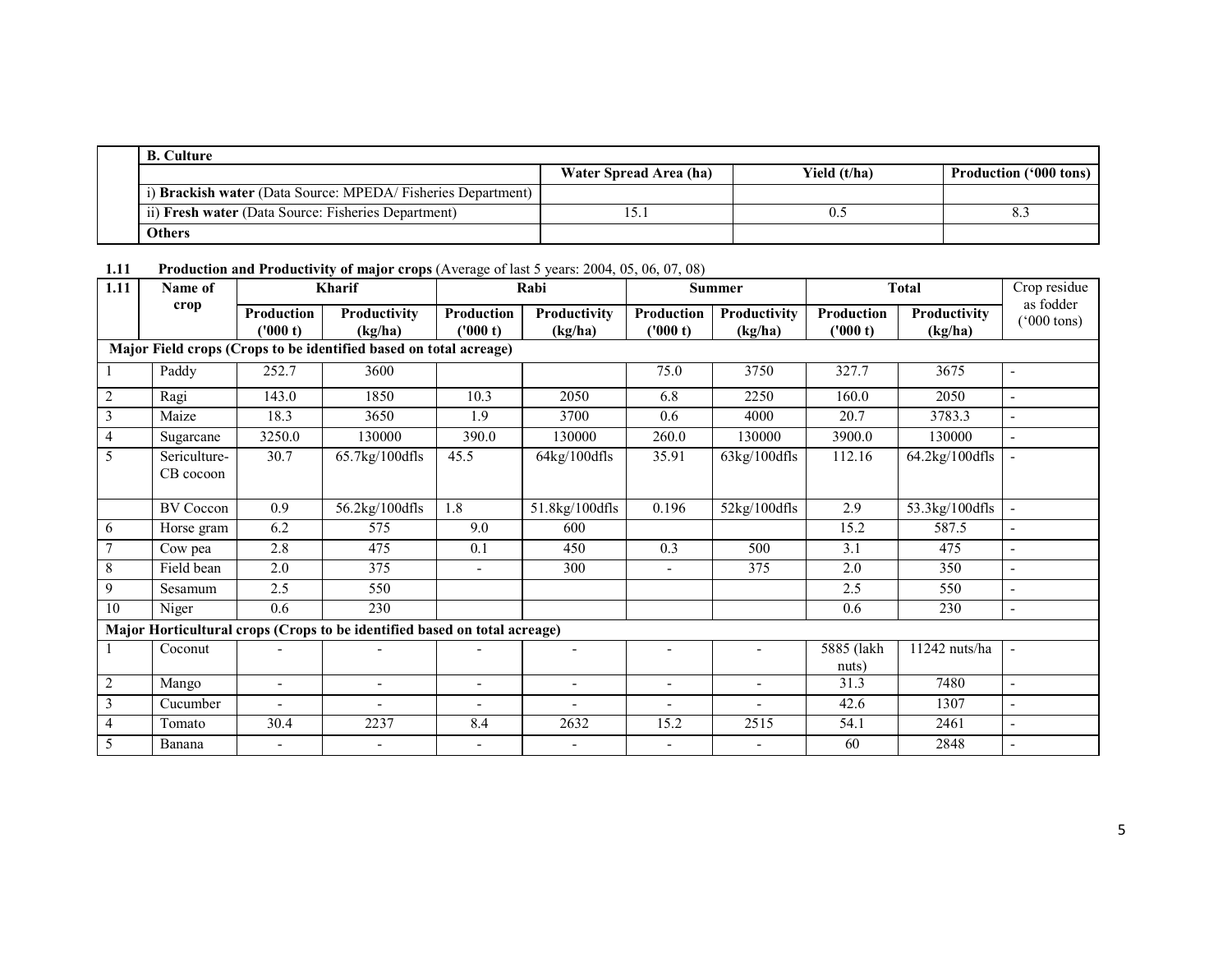| 1.12 | Sowing<br>window for 5<br>major field<br>crops<br>(start and end of<br>normal sowing<br>period) | Paddy                                     | Sugarcane                                              | Ragi                                         | <b>Maize</b>                                  | <b>Mulberry</b>                             |
|------|-------------------------------------------------------------------------------------------------|-------------------------------------------|--------------------------------------------------------|----------------------------------------------|-----------------------------------------------|---------------------------------------------|
|      | Kharif-Rainfed                                                                                  |                                           |                                                        | June $2nd$ week to July $1st$<br>week        | June $1st$ week -July $4th$ week              |                                             |
|      | Kharif-Irrigated                                                                                | July $2^{nd}$ week –<br>August $2nd$ week | June 1st week $-A$ ugust $4th$<br>week                 | July $2nd$ week                              | July $2^{nd}$ week                            | July1st week to<br>October $4th$ week       |
|      | Rabi-Rainfed                                                                                    |                                           |                                                        | August $2nd$ week                            | August $4^{\text{th}}$ week                   |                                             |
|      | Rabi-Irrigated                                                                                  |                                           | October $3rd$ week to<br>November $2nd$ week           | October $3rd$ week to<br>November $2nd$ week | September $3rd$ week to<br>October $1st$ week |                                             |
|      | Summer-<br>irrigated                                                                            | January 2 <sup>nd</sup> week              | January 1 <sup>st</sup> week to February<br>$4th$ week | January 2 <sup>nd</sup> week                 | January 2 <sup>nd</sup> week                  | $1st$ to 4 <sup>th</sup> week of<br>January |

| 1.13 | What is the major contingency the district is prone to?<br>(Tick mark and mention years if known during the last 10 year period) | Regular | <b>Occasional</b> | <b>None</b> |
|------|----------------------------------------------------------------------------------------------------------------------------------|---------|-------------------|-------------|
|      | Drought                                                                                                                          |         |                   |             |
|      | Floods                                                                                                                           |         |                   |             |
|      | Cyclone                                                                                                                          |         |                   |             |
|      | Hail storm                                                                                                                       |         |                   |             |
|      | Heat wave                                                                                                                        |         |                   |             |
|      | Cold wave                                                                                                                        |         |                   |             |
|      | Frost                                                                                                                            |         |                   |             |
|      | Sea water intrusion                                                                                                              |         |                   |             |
|      | Pests and Diseases (specify)                                                                                                     |         |                   |             |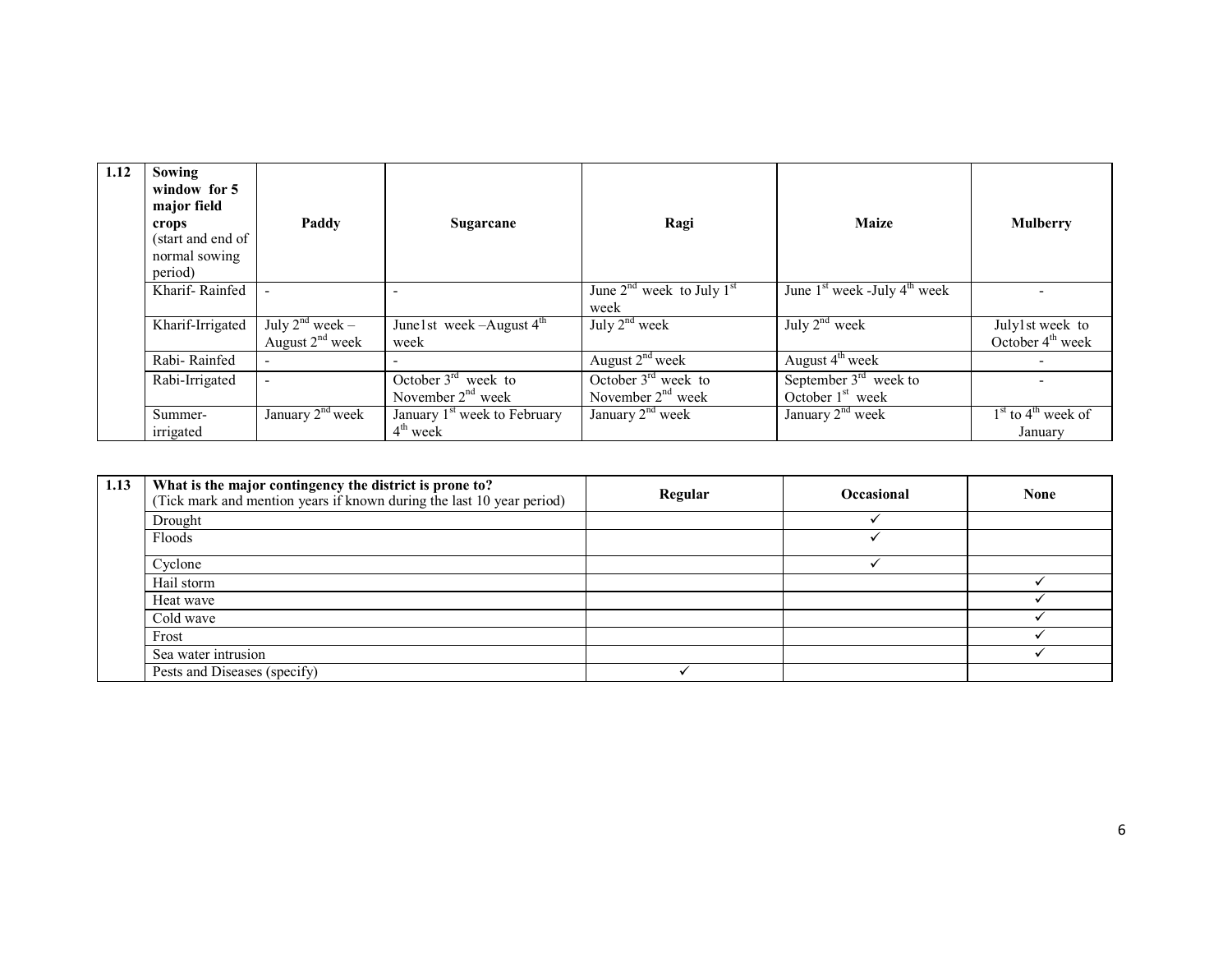| 1.14 | Include Digital maps of the district for | Location map of district within State as Annexure I | Enclosed: Yes |
|------|------------------------------------------|-----------------------------------------------------|---------------|
|      |                                          | Mean annual rainfall as Annexure II                 | Enclosed: Yes |
|      |                                          | Soil map as Annexure III                            | Enclosed: Yes |

#### Annexure-I: Location map of Mandya district within Karnataka State

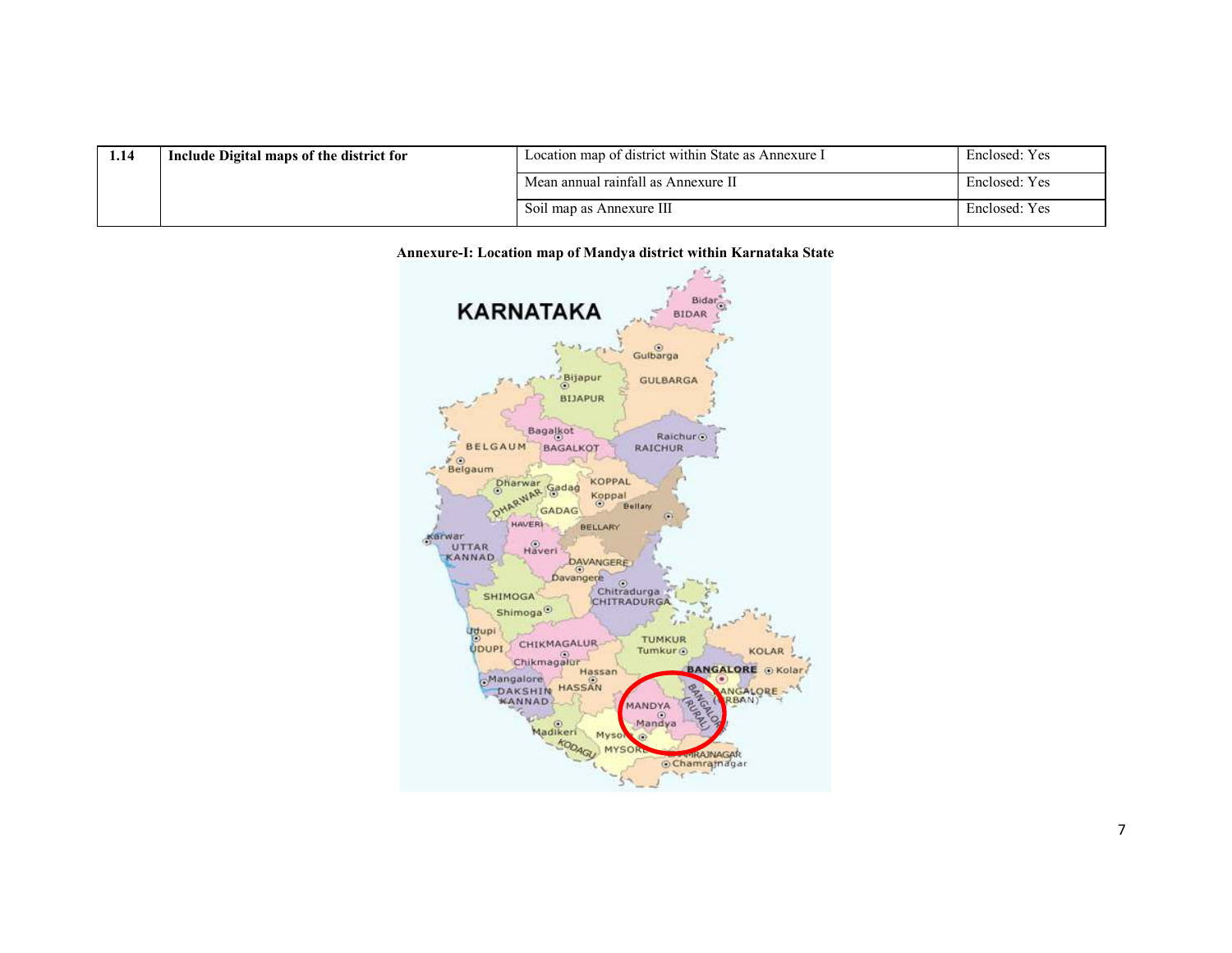

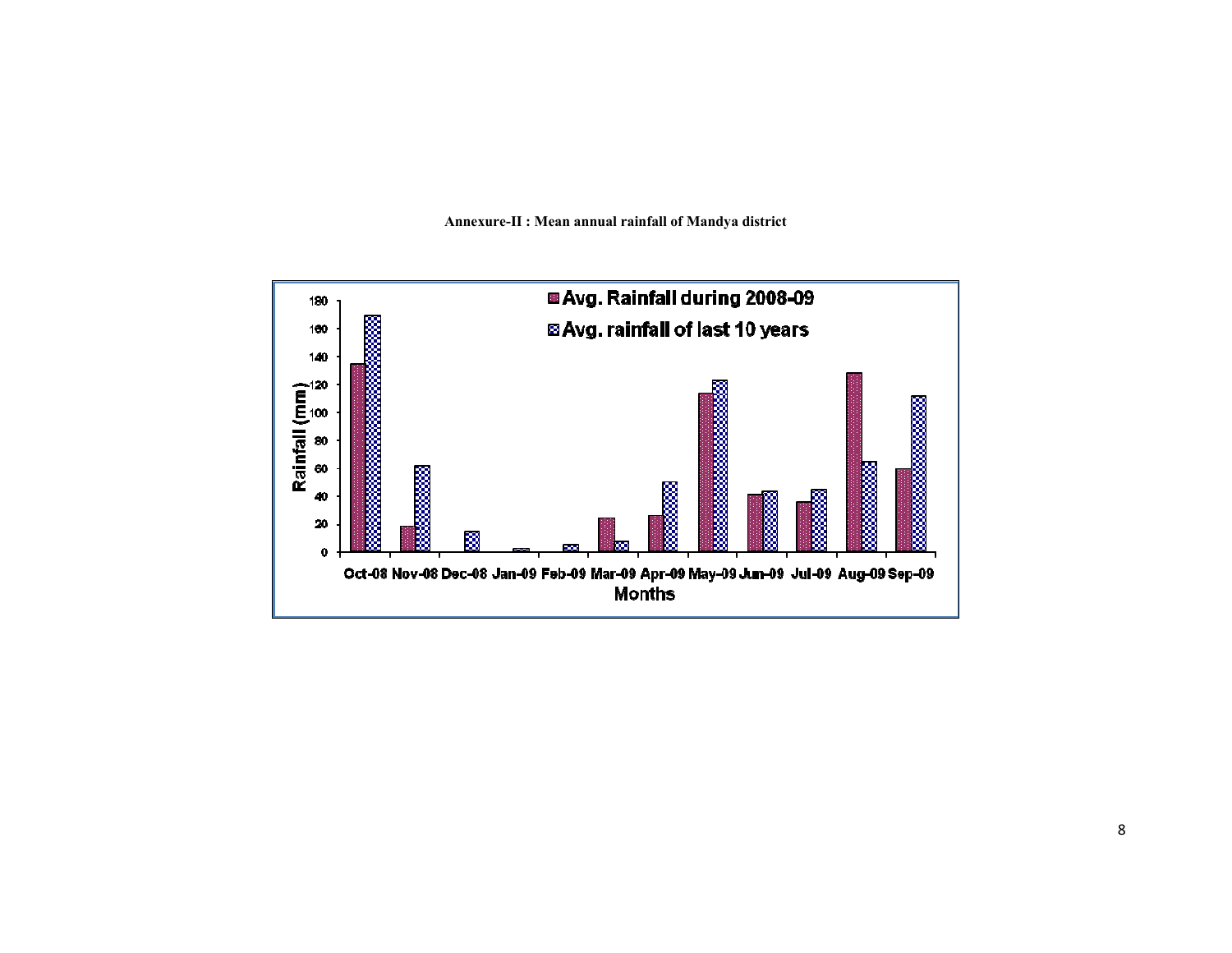

#### Annexure-III: Soil map of Mandya district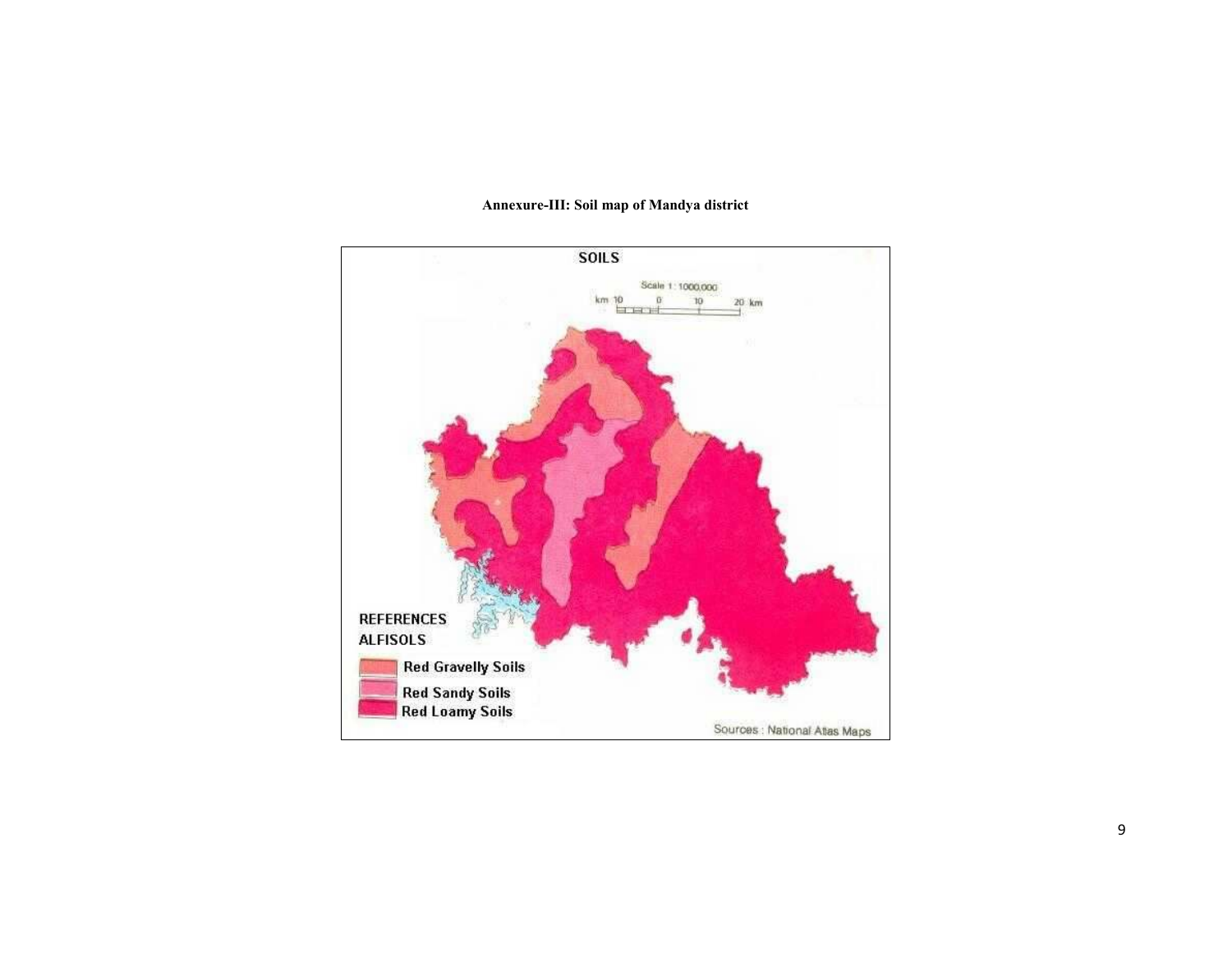# 2.0 Strategies for weather related contingencies 2.1 Drought 2.1.1 Rainfed situation

| Condition                                         |                                  |                                 |                                                                                                                          | <b>Suggested Contingency measures</b>                                                                                                                                                                                                                                                                                                      |                                                  |
|---------------------------------------------------|----------------------------------|---------------------------------|--------------------------------------------------------------------------------------------------------------------------|--------------------------------------------------------------------------------------------------------------------------------------------------------------------------------------------------------------------------------------------------------------------------------------------------------------------------------------------|--------------------------------------------------|
| <b>Early season</b><br>drought (delayed<br>onset) | Major<br>Farming<br>situation    | Normal Crop/<br>cropping system | Change in crop/ cropping system                                                                                          | <b>Agronomic measures</b>                                                                                                                                                                                                                                                                                                                  | <b>Remarks</b> on<br>Implementation              |
| Delay by 2 weeks<br>(June $4^{\text{th}}$ week)   | Red gravelly $\&$<br>sandy soils | Ragi                            | Ragi: MR-1& 6, GPU-28, L-5, HR-<br>911& Indaf-8, KMR-301<br>Ragi inter cropping with Redgram (8:2)<br>or Soybean $(4:2)$ | Deep ploughing for water conservation<br>Seed hardening (soaking Ragi 1 kg seeds in<br>600ml of water for 18 hrs $\&$ shade dry for<br>24hrs before sowing)<br>Nursery preparation $&$ transplanting soon after<br>the shower (seed rate- 5kg/ha) if irrigation<br>facility available<br>Thinning by passing harrow<br>Conservation furrow | Supply of seeds<br>through KSSC &<br><b>KSDA</b> |
|                                                   | Red sandy $\&$<br>loamy soils    | Maize                           | Maize: Sowing of 110-120 duration<br>varieties/hybrids - NAC-6004, Hema,<br><b>NAH-2049</b>                              | Deep ploughing for water conservation<br>Application of zinc sulfate (10 kg/ha)<br>Earthing up $(4^{th} \& 6^{th} \text{ week})$                                                                                                                                                                                                           |                                                  |

| Condition                                             |                                 |                                          |                                                                                                                            | <b>Suggested Contingency measures</b>                                                                                                                                                                                                                                                                                                 |                                        |
|-------------------------------------------------------|---------------------------------|------------------------------------------|----------------------------------------------------------------------------------------------------------------------------|---------------------------------------------------------------------------------------------------------------------------------------------------------------------------------------------------------------------------------------------------------------------------------------------------------------------------------------|----------------------------------------|
| <b>Early season</b><br>drought (delayed<br>onset)     | Major<br>Farming<br>situation   | <b>Normal</b><br>Crop/cropping<br>svstem | Change in crop/cropping system                                                                                             | <b>Agronomic measures</b>                                                                                                                                                                                                                                                                                                             | <b>Remarks</b> on<br>Implementation    |
| Delay by 4 weeks<br>$(\mathrm{July\ 2^{nd} \, week})$ | Red gravelly<br>$&$ sandy soils | Ragi                                     | Ragi: MR-1& 6, GPU-28, L-5, HR-<br>911& Indaf-8, KMR-301<br>Ragi inter cropping with Redgram<br>$(8:2)$ or Soybean $(4:2)$ | Deep ploughing for water conservation<br>Seed hardening (soaking Ragi 1 kg seeds)<br>in 600ml of water for 18 hrs& shade dry<br>for 24hrs before sowing)<br>Nursery preparation & transplanting soon<br>after the shower (seed rate- 5kg/ha) if<br>irrigation facility available<br>Thinning by passing harrow<br>Conservation furrow | Supply of seeds through<br>KSSC & KSDA |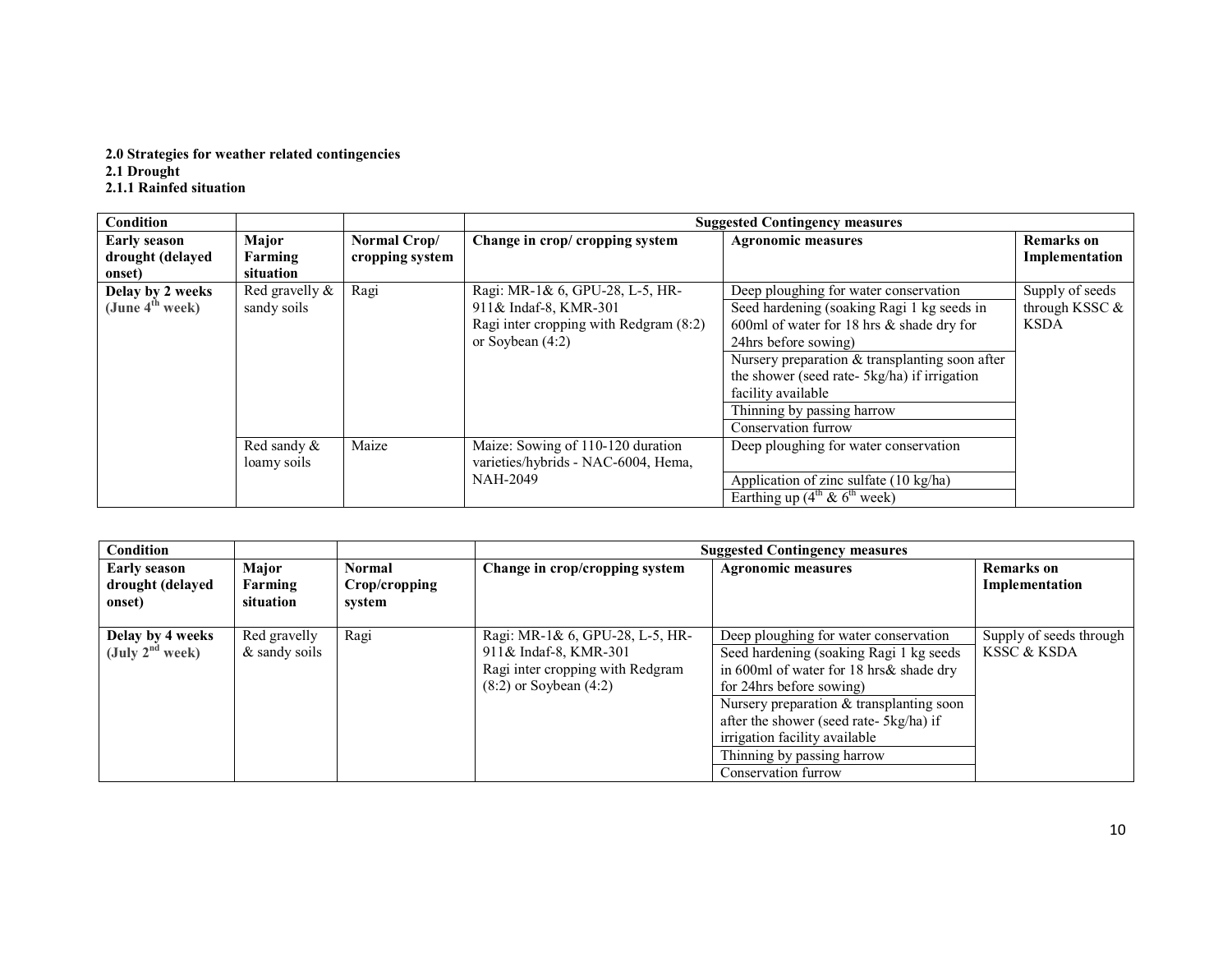| Red sandy $\&$ | Maize | Maize: Sowing of 110-120 duration   | Deep ploughing for water conservation                     | -do- |
|----------------|-------|-------------------------------------|-----------------------------------------------------------|------|
| loamy soils    |       | varieties/hybrids - NAC-6004. Hema. |                                                           |      |
|                |       | NAH-2049                            | Application of zinc sulfate $(10 \text{ kg/ha})$          |      |
|                |       |                                     | Earthing up $(4^{\text{m}} \& 6^{\text{m}} \text{ week})$ |      |

| Condition                                          |                               |                                   |                                                                                                                                                               | <b>Suggested Contingency measures</b>                                                                                                                                                                                                                              |                              |
|----------------------------------------------------|-------------------------------|-----------------------------------|---------------------------------------------------------------------------------------------------------------------------------------------------------------|--------------------------------------------------------------------------------------------------------------------------------------------------------------------------------------------------------------------------------------------------------------------|------------------------------|
| <b>Early season</b><br>drought (delayed<br>onset)  | Major<br>Farming<br>situation | Normal<br>Crop/cropping<br>system | Change in crop/cropping<br>system                                                                                                                             | <b>Agronomic measures</b>                                                                                                                                                                                                                                          | Remarks on<br>Implementation |
| Delay by 6 weeks<br>$(\mathrm{July\ 4^{th} week})$ | Red gravelly<br>& sandy soil  | Ragi                              | Ragi: MR-1, GPU-28, L-5, HR-<br>911, Indaf-5 & Indaf-8, KMR-<br>301<br>Redgram: BRG-2<br>Redgram inter cropping with<br>jowar $(8:2)$ or fodder maize $(1:1)$ | Deep ploughing for water conservation<br>Seed hardening (soaking ragi 1 kg seeds in<br>600ml of water for 18 hrs& shade dry for<br>24hrs before sowing)<br>Thinning by passing harrow<br>Conservation furrow<br>Seed treatment with Rhizobium & PSB (375)<br>g/ha) | $-do-$                       |
|                                                    | Red sandy &<br>loamy soils    | Maize                             | Maize: NAC-6004, Hema, NAH-<br>2049<br>Maize intercropped with<br>Cowpea/Soybean/Field bean<br>(2:2)                                                          | Sowing of 110-120 duration varieties/hybrids<br>Deep ploughing for water conservation<br>Seed treatment with fungicide<br>Application of zinc sulfate (10 kg/ha)<br>Earthing up $(4^{th} \& 6^{th} \text{ week})$                                                  | $-do-$                       |

| Condition              |                   |               | <b>Suggested Contingency measures</b>                |                                            |                         |  |  |
|------------------------|-------------------|---------------|------------------------------------------------------|--------------------------------------------|-------------------------|--|--|
| <b>Early season</b>    | Major             | Normal        | Change in crop/cropping<br><b>Agronomic measures</b> |                                            | <b>Remarks</b> on       |  |  |
| drought (delayed       | Farming           | Crop/cropping | system                                               |                                            | Implementation          |  |  |
| onset)                 | situation         | svstem        |                                                      |                                            |                         |  |  |
| Delay by 8 weeks       | Red gravelly $\&$ | Ragi          | Ragi: PR-202, GPU-26                                 | Deep ploughing for water conservation      | Supply of seeds through |  |  |
| (August $2^{nd}$ week) | sandy soils       |               | Indaf-5 $&$ Indaf-9                                  | Seed hardening (soaking Ragi 1 kg seeds in | KSSC & KSDA             |  |  |
|                        |                   |               |                                                      | 600ml of water for 18 hrs& shade dry for   |                         |  |  |
|                        |                   |               | 24 hrs before sowing)                                |                                            |                         |  |  |
|                        |                   |               | Thinning by passing harrow                           |                                            |                         |  |  |
|                        |                   |               |                                                      | Conservation furrow                        |                         |  |  |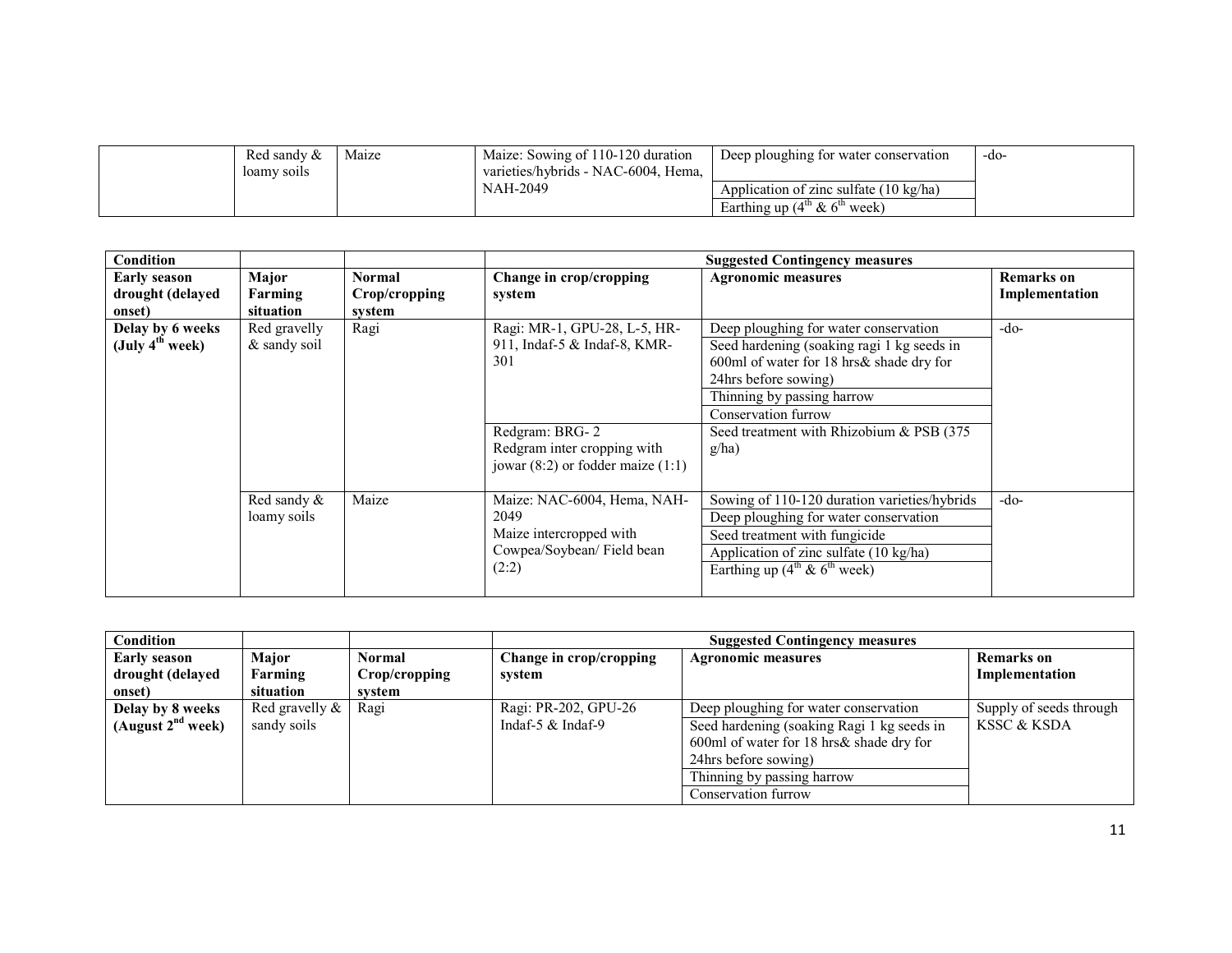| Red sandy & | Maize | Maize: Sowing of 95-100      | Deep ploughing for water conservation                       |
|-------------|-------|------------------------------|-------------------------------------------------------------|
| loamy soils |       | duration varieties/hybrids - |                                                             |
|             |       | <b>NAC-6002</b>              | Seed treatment with fungicide                               |
|             |       |                              | Application of zinc sulfate (10 kg/ha)                      |
|             |       |                              | Earthing up $(4^{\text{th}} \& 6^{\text{th}} \text{ week})$ |
|             |       | <b>ALTERNATE CROP</b>        | Seed treatment with Rhizobium & PSB (500)                   |
|             |       | Cowpea: TVX-944, KBC-1       | g/ha)                                                       |
|             |       | &2                           | Spacing: $30 \text{ X } 7.5 \text{ cm}$                     |
|             |       |                              | Seed rate: 30 kg/ha                                         |
|             |       | Field bean: HA- 3 & 4, Arka  | Seed treatment with Rhizobium & PSB (500)                   |
|             |       | vijay                        | g/ha)                                                       |
|             |       |                              | Spacing: 45 X 15 cm                                         |
|             |       |                              | Seed rate: 30 kg/ha                                         |
|             |       | Foxtail millet (Navane): RS- | Seed rate: 10 kg/ha                                         |
|             |       | 118, K-221-1                 | Spacing: $30 \times 10$ cm                                  |
|             |       |                              | Navane intercropped with horse gram $(4:1)$                 |
|             |       | Kodo millet (Haraka):        | Seed rate: 12 kg/ha                                         |
|             |       | PSC-1, GSK-364               | Spacing: 30 X 10 cm                                         |
|             |       | Barnyard millet (Same):      | Seed rate: 10 kg/ha                                         |
|             |       | CO-2, PRC-3                  | Spacing: $30 \times 10$ cm                                  |

| Condition            |                      |                                    |                             | <b>Suggested Contingency measures</b> |                   |
|----------------------|----------------------|------------------------------------|-----------------------------|---------------------------------------|-------------------|
| Early season drought | <b>Major Farming</b> | <b>Normal Crop/cropping system</b> | Crop management             | Soil nutrient & moisture              | <b>Remarks</b> on |
| (Normal onset)       | situation            |                                    |                             | conservation measure                  | Implementation    |
|                      | Red gravelly and     | Ragi                               | Re-sowing with L-5, PR-202, | Passing harrow                        |                   |
| <b>Normal onset</b>  | sandy soils          |                                    | GPU-26 Indaf-5 $&$ Indaf-9  |                                       |                   |
| followed by 15-20    |                      |                                    | Thinning                    | Conservation/dead                     |                   |
| days dry spell after |                      |                                    |                             | furrow                                |                   |
| sowing leading to    | Red sandy and loamy  | Maize                              | Re-sowing with NAC-6002     | Passing harrow                        |                   |
| poor                 | soils                |                                    | Thinning                    | Conservation/dead                     |                   |
| germination/crop     |                      |                                    |                             | furrow                                |                   |
| stand etc.           |                      |                                    |                             | Mulching with crop                    |                   |
|                      |                      |                                    |                             | residue/ farm waste                   |                   |
|                      |                      |                                    |                             | Earthing up                           |                   |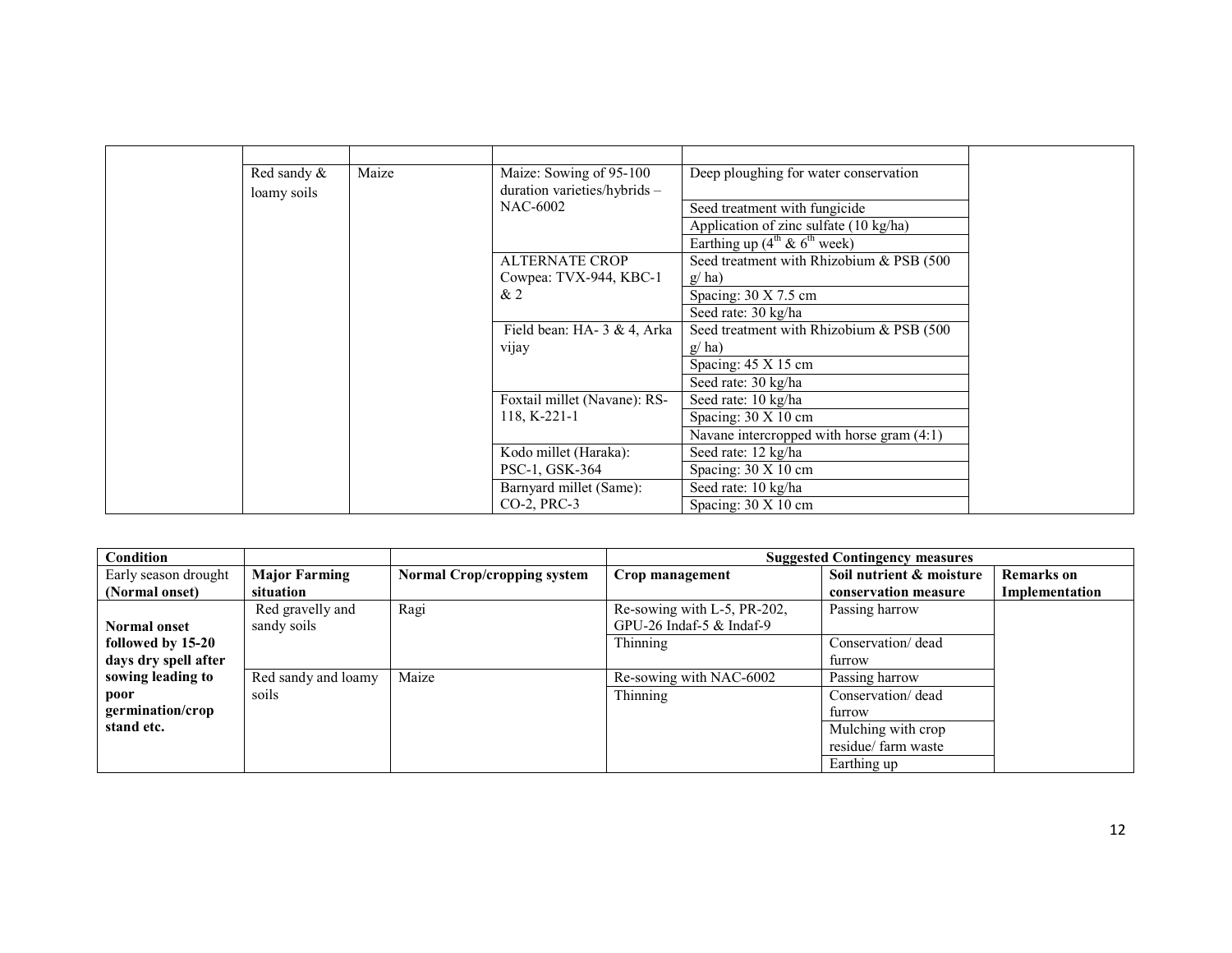| <b>Condition</b>     |                      |                             |                              | <b>Suggested Contingency measures</b> |                |
|----------------------|----------------------|-----------------------------|------------------------------|---------------------------------------|----------------|
| Mid season drought   | <b>Major Farming</b> | Normal Crop/cropping system | Crop management              | Soil nutrient &                       | Remarks on     |
|                      | situation            |                             |                              | moisture conservation                 | Implementation |
|                      |                      |                             |                              | measure                               |                |
| (long dry spell,     | Red gravelly and     | Ragi                        | Thinning                     | Passing harrow                        |                |
| consecutive 2 weeks  | sandy soil           |                             | Postponement of top dressing | Conservation/dead                     |                |
| rainless $(>2.5$ mm) |                      |                             | Life saving irrigation       | furrow                                |                |
| period)              | Red sandy and loamy  | Maize                       | Postponement of top dressing | -do-                                  |                |
| At vegetative stage  | soils                |                             | Life saving irrigation       | Mulching with crop                    |                |
|                      |                      |                             |                              | residue/ farm waste                   |                |
|                      |                      |                             |                              |                                       |                |
|                      |                      |                             |                              | Earthing up                           |                |
|                      |                      |                             |                              |                                       |                |

| Condition                                 |                                   |                                    |                           | <b>Suggested Contingency measures</b>                    |                                     |
|-------------------------------------------|-----------------------------------|------------------------------------|---------------------------|----------------------------------------------------------|-------------------------------------|
| Mid season<br>drought (long dry<br>spell) | <b>Major Farming</b><br>situation | <b>Normal Crop/cropping system</b> | Crop management           | Soil nutrient & moisture<br>conservation measures        | <b>Remarks</b> on<br>Implementation |
|                                           | Red gravelly $\&$ sandy           | Ragi                               | Thinning                  | Passing harrow                                           |                                     |
| At flowering/                             | soils                             |                                    | Life saving irrigation    | Conservation/ dead furrow                                |                                     |
| fruiting stage                            |                                   |                                    | Weeding and mulching      |                                                          |                                     |
|                                           | Red sandy & loamy                 | Maize                              | Life saving irrigation    | -do-                                                     |                                     |
|                                           | soils                             |                                    | Weeding and Weed mulching | Mulching with crop<br>residue/ farm waste<br>Earthing up |                                     |

| Condition               |                      |                                    | <b>Suggested Contingency measures</b> |                          |                |  |
|-------------------------|----------------------|------------------------------------|---------------------------------------|--------------------------|----------------|--|
| <b>Terminal drought</b> | <b>Major Farming</b> | <b>Normal Crop/cropping system</b> | Crop management                       | Rabi Crop planning       | Remarks on     |  |
|                         | situation            |                                    |                                       |                          | Implementation |  |
|                         | Red gravelly & sandy | Ragi                               | Life saving irrigation                | Cowpea, Sunflower, Field |                |  |
|                         | SO1.                 |                                    | Harvest at physiological maturity     | bean, Horsegram (October |                |  |
|                         |                      |                                    | stage                                 | month)                   |                |  |
|                         |                      |                                    | Harvest for fodder                    |                          |                |  |
|                         | Red sandy & loamy    | Maize                              | Life saving irrigation                | Cowpea, Sunflower, Field |                |  |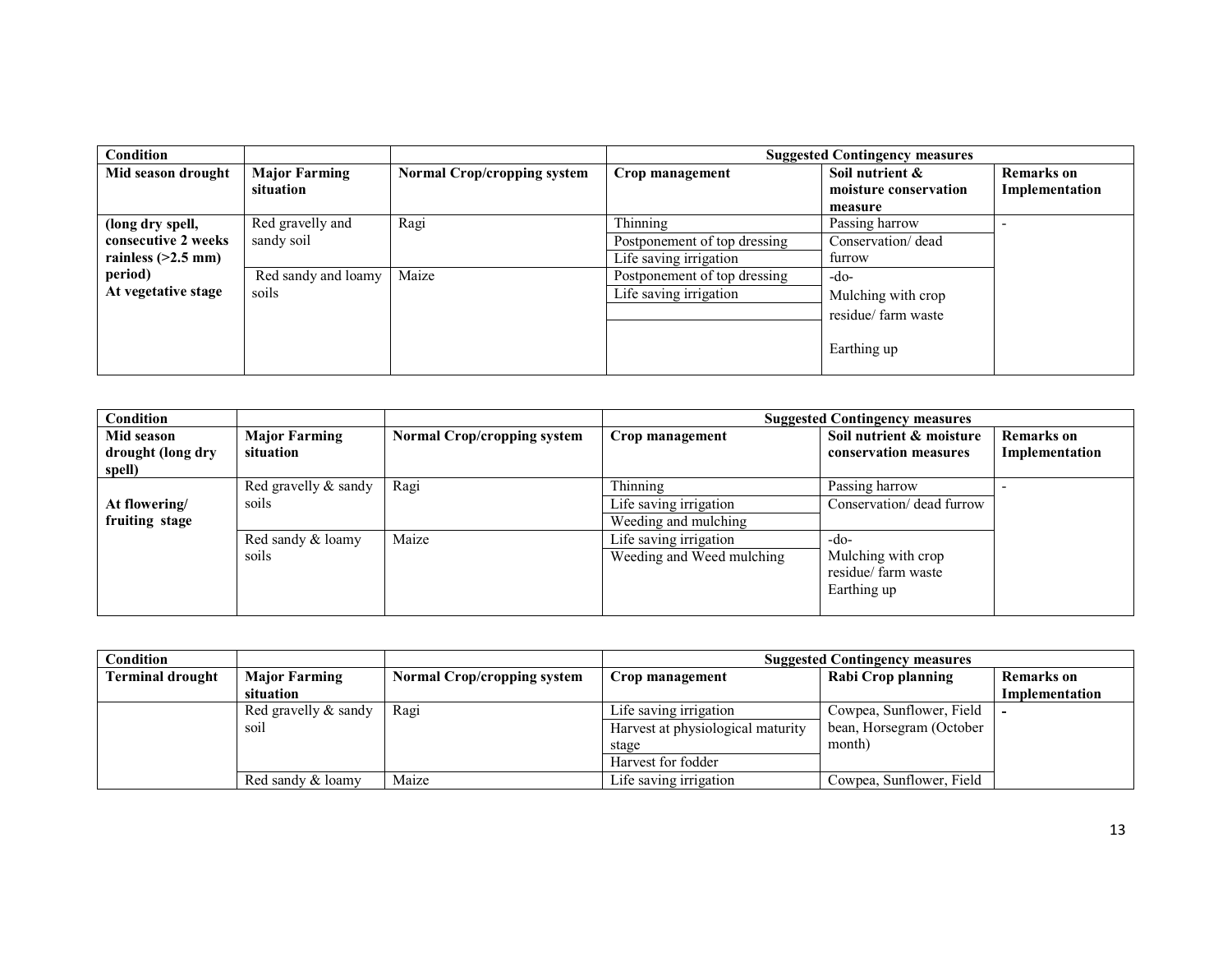| soils<br>$  -$ | corn at $40-45$<br>Harvest for baby | bean.<br>, Horsegram (October |  |
|----------------|-------------------------------------|-------------------------------|--|
|                | days                                | month)                        |  |
|                | tor fodder<br>Harvest               |                               |  |

#### 2.1.2 Irrigated situation

| Condition                                                    |                                        |                                       |                                                                                      | <b>Suggested Contingency measures</b>                |                                         |
|--------------------------------------------------------------|----------------------------------------|---------------------------------------|--------------------------------------------------------------------------------------|------------------------------------------------------|-----------------------------------------|
|                                                              | <b>Major Farming</b><br>situation      | <b>Normal Crop/cropping</b><br>system | Change in crop/cropping system                                                       | <b>Agronomic measures</b>                            | <b>Remarks</b> on<br>Implementati<br>on |
| Delayed release of<br>water in canals due<br>to low rainfall | Red loamy and Black<br>clay loam soils | Paddy                                 | Paddy: IR-30864, IR-64, KRH-2,<br>MTU-1001 & 1010 ( July 2nd<br>week)                | Dry nursery preparation $\&$<br>transplanting        |                                         |
|                                                              |                                        |                                       | Paddy: IR-30864, IR-64, Vikas,<br>KRH-2, Rasi, MTU-1001, &1010 (<br>August 2nd week) | Tip trimming of seedlings before<br>transplanting    |                                         |
|                                                              |                                        |                                       | Paddy: Mangala, CTH-1 & 3 (                                                          | 4-5 seedlings per hill                               |                                         |
|                                                              |                                        |                                       | August 4th week)                                                                     | High density planting (60-70)<br>hills/sq m)         |                                         |
|                                                              |                                        |                                       |                                                                                      | Application of N in more splits                      |                                         |
|                                                              |                                        |                                       |                                                                                      | Drum Sowing                                          |                                         |
|                                                              |                                        |                                       |                                                                                      | Sowing of pre-germinated seeds<br>using drum seeder  |                                         |
|                                                              |                                        |                                       |                                                                                      | Direct sowing                                        |                                         |
|                                                              |                                        |                                       |                                                                                      | Broadcasting sprouted seeds @<br>$100 \text{ kg/ha}$ |                                         |
|                                                              |                                        |                                       |                                                                                      | Application of N in more splits                      |                                         |
|                                                              | Red sandy loamy, and                   | Sugarcane                             | Sugarcane: Co-419, Co-86032, Co-                                                     | Planting at 4 feet in paired row                     |                                         |
|                                                              | Black clay loam soils                  |                                       | Vc-2003-165, Co-8371                                                                 | and irrigating at alternate rows                     |                                         |
|                                                              |                                        |                                       |                                                                                      | Intercropping with soybean/                          |                                         |
|                                                              |                                        |                                       |                                                                                      | French bean/diancha                                  |                                         |
|                                                              |                                        |                                       |                                                                                      | Sugarcane trash mulching for                         |                                         |
|                                                              |                                        |                                       |                                                                                      | ratoon crop                                          |                                         |
|                                                              |                                        |                                       |                                                                                      | Increase the interval irrigation                     |                                         |
|                                                              | (Sericulture)                          | Mulberry Variety                      | No change                                                                            | Mulberry nursery – Covering plot<br>with straw       |                                         |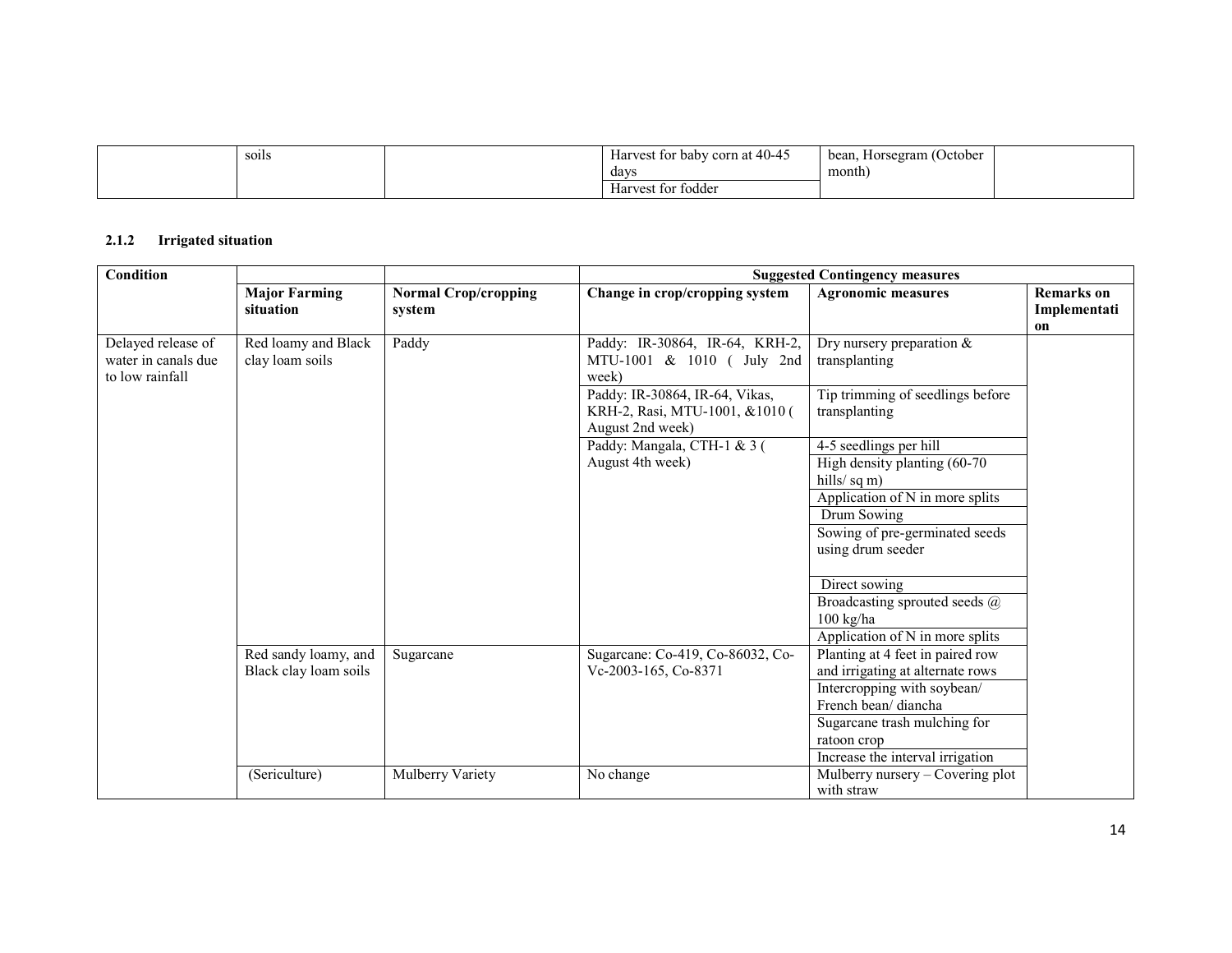| <b>Existing garden-</b>               |
|---------------------------------------|
| 1. Bottom pruning                     |
| 2. Postponement of silkworm           |
| rearing                               |
| 3. Irrigation once in 15 days in      |
| alternative rows 4.Adoption of        |
| UAS Serisuvarna technology-(i)        |
| bunding mulberry garden across        |
| the slope; (ii) growing horsegram     |
| as an intercrop; (iii) making         |
| trenches or passing couper plough     |
| to make two feet width and one        |
| feet depth trenches in every          |
| alternative rows (iv) incorporation   |
| of horsegram biomass and locally      |
| available green leaf into trenches,   |
| filling recommended FYM (20           |
| tons/year/hectare) and tank silt      |
| as a second layer if available; $(v)$ |
| filling trenches by taking soil       |
| from either side of rows and          |
| making raised bed and using           |
| either side rows for irrigation; (vi) |
| application of bio fertilizers        |
| (Azotobacter-20kg/ha/year and         |
| PSB-25kg/ha/year); (vii)              |
| application of recommended dose       |
| fertilizer (300:120:120 kg)           |
| NPK/ha/yr based on the soil test      |
| and application of Zinc sulphate      |
| @8kg/ha. (viii) mulching raised       |
| beds by using locally available       |
| trash or any farm waste. It repeats   |
| 2 times per year.                     |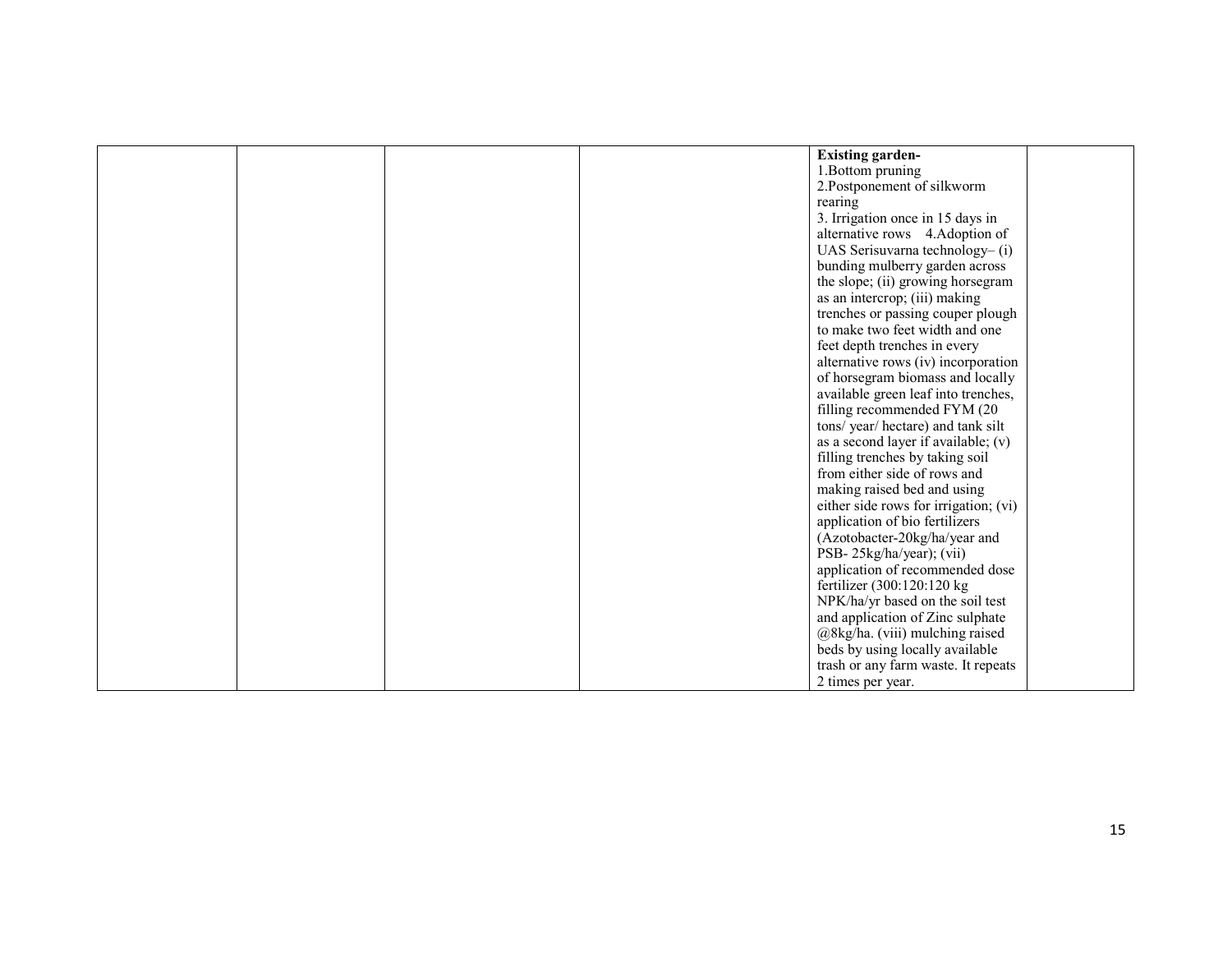| Condition          |                       |                             | <b>Suggested Contingency measures</b> |                                |                   |
|--------------------|-----------------------|-----------------------------|---------------------------------------|--------------------------------|-------------------|
|                    | <b>Major Farming</b>  | <b>Normal Crop/cropping</b> | Change in crop/cropping system        | <b>Agronomic measures</b>      | <b>Remarks</b> on |
|                    | situation             | system                      |                                       |                                | Implementation    |
| Limited release    | Red loamy and Black   | Paddy                       | Paddy: IR-30864, IR-64, KRH-2,        | <b>SRI Paddy</b>               | Supply of seeds   |
| of water in canals | clay loam soils       |                             | MTU-1001 & 1010 (July 2nd week)       |                                | through KSSC &    |
| due to low         |                       |                             | Paddy: IR-30864, IR-64, Vikas,        | Seed rate 5kg/ha               | <b>KSDA</b>       |
| rainfall           |                       |                             | KRH-2, Rasi, MTU-1001, &1010 (        |                                |                   |
|                    |                       |                             | August 2nd week)                      |                                |                   |
|                    |                       |                             | Paddy: Mangala, CTH-1 & 3 (           | Transplanting 8-12 day old     |                   |
|                    |                       |                             | August 4th week)                      | single seedling/hill at $25 X$ |                   |
|                    |                       |                             |                                       | 25 cm spacing                  |                   |
|                    |                       |                             |                                       | Maintaining moist condition (  |                   |
|                    |                       |                             |                                       | no flooding)                   |                   |
|                    |                       |                             |                                       | Aerobic paddy                  |                   |
|                    |                       |                             |                                       | Seed rate 5 kg/ha              |                   |
|                    |                       |                             |                                       | Dibbling 30 X 30 cm at a       |                   |
|                    |                       |                             |                                       | depth of 5 cm                  |                   |
|                    |                       |                             |                                       | Maintaining moist condition    |                   |
|                    |                       | Sugarcane                   | Sugarcane: Co-419, Co-86032, Co-      | Wider row spacing with drip    |                   |
|                    |                       |                             | Vc-2003-165, Co-8371                  | irrigation                     |                   |
|                    |                       |                             |                                       | Trash mulching                 |                   |
|                    |                       |                             |                                       | Spraying of 2.5 % potassium    |                   |
|                    |                       |                             |                                       | at 20 days interval            |                   |
|                    |                       |                             |                                       | Increase the interval          |                   |
|                    |                       |                             |                                       | irrigation                     |                   |
|                    | Red loamy and         | <b>Mulberry Variety</b>     | No change                             | Mulberry nursery – Covering    |                   |
|                    | Black clay loam soils |                             |                                       | plot with straw                |                   |
|                    | (Sericulture)         |                             |                                       | Existing garden-               |                   |
|                    |                       |                             |                                       | 1. Bottom pruning              |                   |
|                    |                       |                             |                                       | 2. Postponement of silkworm    |                   |
|                    |                       |                             |                                       | rearing                        |                   |
|                    |                       |                             |                                       | 3. Irrigation once in 15 days  |                   |
|                    |                       |                             |                                       | in alternative rows            |                   |
|                    |                       |                             |                                       | 4. Adoption of UAS             |                   |
|                    |                       |                             |                                       | Serisuvarna technology         |                   |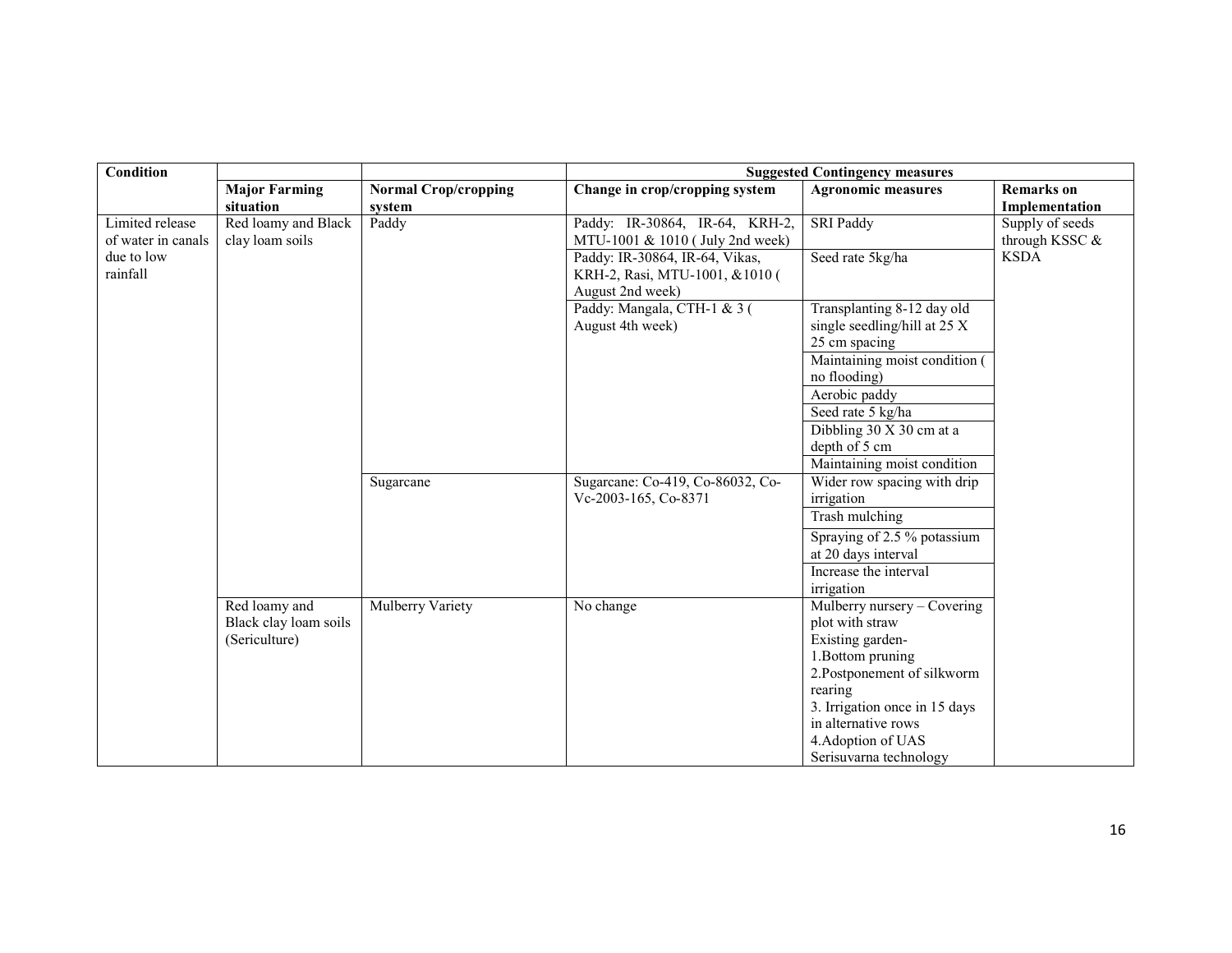| Condition            |                                   |                                       | <b>Suggested Contingency measures</b> |                                               |                                     |
|----------------------|-----------------------------------|---------------------------------------|---------------------------------------|-----------------------------------------------|-------------------------------------|
|                      | <b>Major Farming</b><br>situation | <b>Normal Crop/cropping</b><br>system | Change in crop/cropping<br>system     | <b>Agronomic measures</b>                     | <b>Remarks</b> on<br>Implementation |
| Non release of water | Red loamy and Black               | Paddy                                 | Ragi: L-5, PR-202, GPU-26             | Deep ploughing for water conservation         | Supply of seeds                     |
| in canals under      | clay loam                         |                                       | Indaf-5 $&$ Indaf-9                   | Seed hardening (soaking ragi 1 kg)            | through KSSC &                      |
| delayed onset of     |                                   |                                       |                                       | seeds in 600ml of water for 18 hrs&           | <b>KSDA</b>                         |
| monsoon in           |                                   |                                       |                                       | shade dry for 24hrs before sowing)            |                                     |
| catchments           |                                   |                                       |                                       | Thinning by passing harrow                    |                                     |
|                      |                                   |                                       |                                       | Conservation furrow                           |                                     |
|                      |                                   |                                       | Maize: NAC-6002                       | Sowing of 110-120 duration                    |                                     |
|                      |                                   |                                       |                                       | varieties/hybrids                             |                                     |
|                      |                                   |                                       |                                       | Deep ploughing for water conservation         |                                     |
|                      |                                   |                                       |                                       | Earthing up $(4^{th} \& 6^{th} \text{ week})$ |                                     |
|                      |                                   |                                       | Horse gram: PHG-9, KBH-1              | Seed rate: 25 kg/ha                           |                                     |
|                      |                                   |                                       |                                       | Line sowing:30X10cm                           |                                     |
|                      |                                   |                                       | Cowpea: TVX-944, KBC-1 & 2            | Seed rate: 30 kg/ha                           |                                     |
|                      |                                   |                                       |                                       | Seed treatment with Rhizobium & PSB           |                                     |
|                      |                                   |                                       |                                       | $(500 \text{ g/ha})$                          |                                     |
|                      |                                   |                                       |                                       | Line sowing: 45X10cm                          |                                     |
|                      |                                   |                                       | Sesamum: TMV-3, Navile-1,             | Seed rate: 4 kg/ha                            |                                     |
|                      |                                   |                                       | $T-7$                                 | Line sowing:30X15cm                           |                                     |
|                      |                                   |                                       | Blackgram: T-9, LBG-25                | Seed rate: 25 kg/ha                           |                                     |
|                      |                                   |                                       |                                       | Drill sowing-30 cm                            |                                     |
|                      |                                   |                                       | Bengalgram: Annigeri-1, JG-           | Seed rate: 62.5 kg/ha                         |                                     |
|                      |                                   |                                       | 11, KAK-2, Vishal                     | Drill sowing-30X10cm                          |                                     |
|                      |                                   |                                       | Field bean: HA- 3 & 4, Arka<br>vijay  | Seed treatment with Rhizobium & PSB           |                                     |
|                      |                                   |                                       |                                       | $(500 \text{ g/ha})$                          |                                     |
|                      |                                   |                                       |                                       | Spacing: 45 X 15 cm                           |                                     |
|                      |                                   |                                       |                                       | Seed rate: 30 kg/ha                           |                                     |
|                      |                                   |                                       | Foxtail millet (Navane): RS-          | Seed rate: 10 kg/ha                           |                                     |
|                      |                                   |                                       | 118, K-221-1                          | Spacing: 30 X 10 cm                           |                                     |
|                      |                                   |                                       |                                       | Navane intercropped with horse gram           |                                     |
|                      |                                   |                                       |                                       | (4:1)                                         |                                     |
|                      |                                   |                                       | Kodo millet (Haraka): PSC-1,          | Seed rate: 12 kg/ha                           |                                     |
|                      |                                   |                                       | GSK-364                               | Spacing: 30 X 10 cm                           |                                     |
|                      |                                   |                                       | Barnyard millet (Same): CO-2,         | Seed rate: 10 kg/ha                           |                                     |
|                      |                                   |                                       | PRC-3                                 | Spacing: 30 X 10 cm                           |                                     |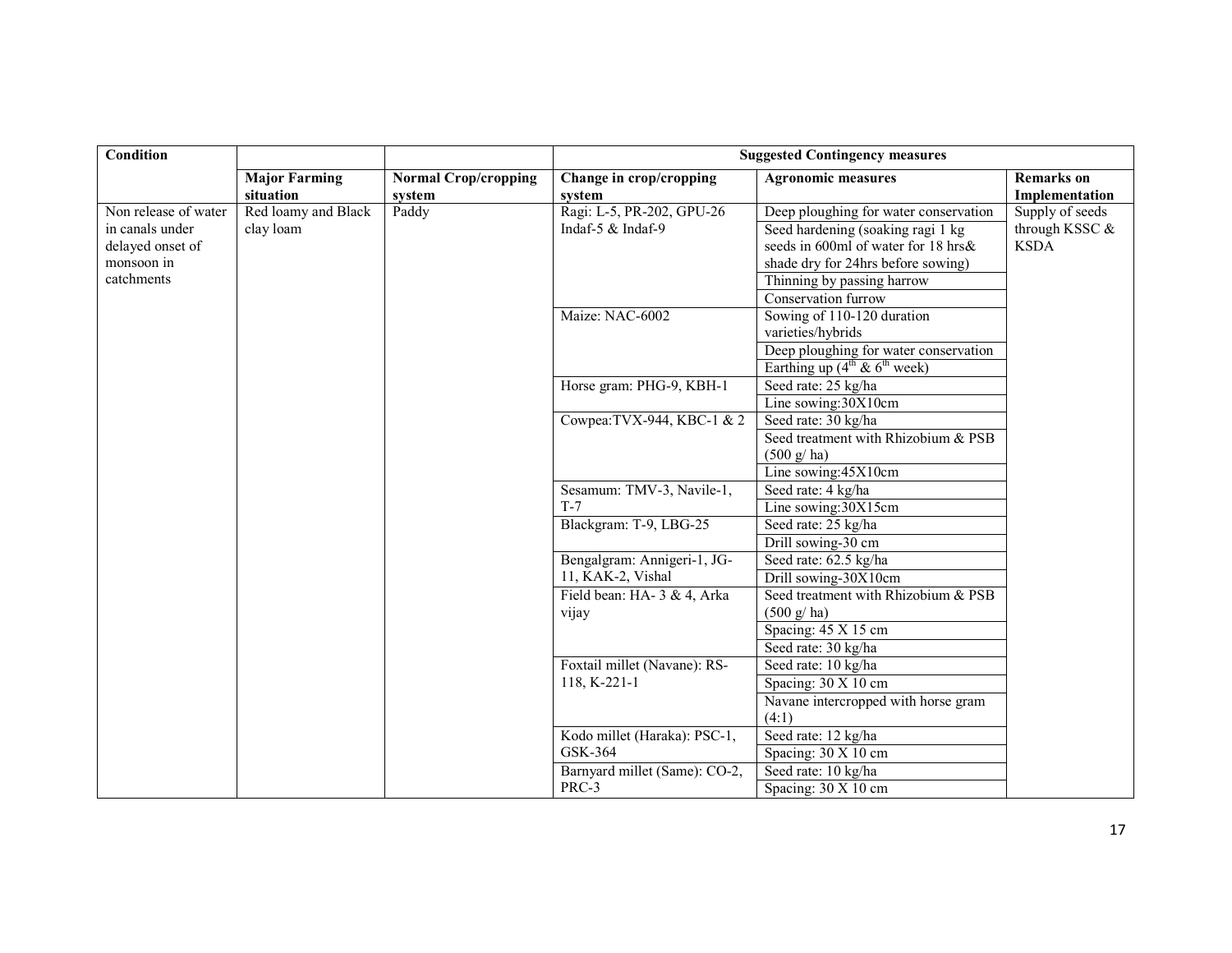| Red loamy, Black | Mulberry Variety | No change | Mulberry nursery – Covering plot with |  |
|------------------|------------------|-----------|---------------------------------------|--|
| clay loam soil   |                  |           | straw                                 |  |
| (Sericulture)    |                  |           | Existing garden-                      |  |
|                  |                  |           | 1. Bottom pruning                     |  |
|                  |                  |           | 2. Postponement of silkworm rearing   |  |
|                  |                  |           | 3. Irrigation once in 15 days in      |  |
|                  |                  |           | alternative rows 4. adoption of UAS   |  |
|                  |                  |           | Serisuvarna technology                |  |

| Condition             |                      |                             |                                  | <b>Suggested Contingency measures</b>         |                   |
|-----------------------|----------------------|-----------------------------|----------------------------------|-----------------------------------------------|-------------------|
|                       | <b>Major Farming</b> | <b>Normal Crop/cropping</b> | Change in crop/cropping          | <b>Agronomic measures</b>                     | <b>Remarks</b> on |
|                       | situation            | system                      | system                           |                                               | Implementation    |
| Lack of inflows into  | Red loamy and Black  | Paddy                       | Ragi: L-5, PR-202, GPU-26        | Deep ploughing for water conservation         | Supply of seeds   |
| tanks due to          | clay loam soils      |                             | Indaf-5 $&$ Indaf-9              | Seed hardening (soaking ragi 1 kg             | through KSSC &    |
| insufficient /delayed |                      |                             |                                  | seeds in 600ml of water for 18 hrs&           | <b>KSDA</b>       |
| onset of monsoon      |                      |                             |                                  | shade dry for 24hrs before sowing)            |                   |
|                       |                      |                             |                                  | Thinning by passing harrow                    |                   |
|                       |                      |                             |                                  | Conservation furrow                           |                   |
|                       |                      |                             | Maize: NAC-6002                  | Sowing of 110-120 duration                    |                   |
|                       |                      |                             |                                  | varieties/hybrids                             |                   |
|                       |                      |                             |                                  | Deep ploughing for water conservation         |                   |
|                       |                      |                             |                                  | Earthing up $(4^{th} \& 6^{th} \text{ week})$ |                   |
|                       |                      |                             | Groundnut: TMV-2, GPBD-4         | Seed treatment with Rhizobium (375            |                   |
|                       |                      |                             | Groundnut intercropped with      | kg/ha)                                        |                   |
|                       |                      |                             | Redgram $(8:2)$ / Castor $(8:1)$ |                                               |                   |
|                       |                      |                             |                                  | Application of gypsum (500 kg/ha)             |                   |
|                       |                      |                             |                                  | with in 30 DOS                                |                   |
|                       |                      |                             | Sunflower:KBSH-41,42 & 44        | Seed hardening-soaking seeds for 14           |                   |
|                       |                      |                             |                                  | hours & shade drying before sowing            |                   |
|                       |                      |                             |                                  | Seed treatment with fungicide &               |                   |
|                       |                      |                             |                                  | insecticide                                   |                   |
|                       |                      |                             |                                  | Hand pollination between 8-11 hrs for         |                   |
|                       |                      |                             |                                  | 8-10 days during flowering                    |                   |
|                       |                      |                             | Cowpea: TVX-944, KBC-1 & 2       | Seed rate: 30 kg/ha                           |                   |
|                       |                      |                             | Horse gram: PHG-9, KBH-1         | Seed rate: 25 kg/ha                           |                   |
|                       |                      |                             |                                  | Line sowing:30X10cm                           |                   |
|                       |                      | Mulberry Variety- V1        | Variety-V1                       | Mulberry nursery – Covering plot with         |                   |
|                       |                      |                             |                                  | straw                                         |                   |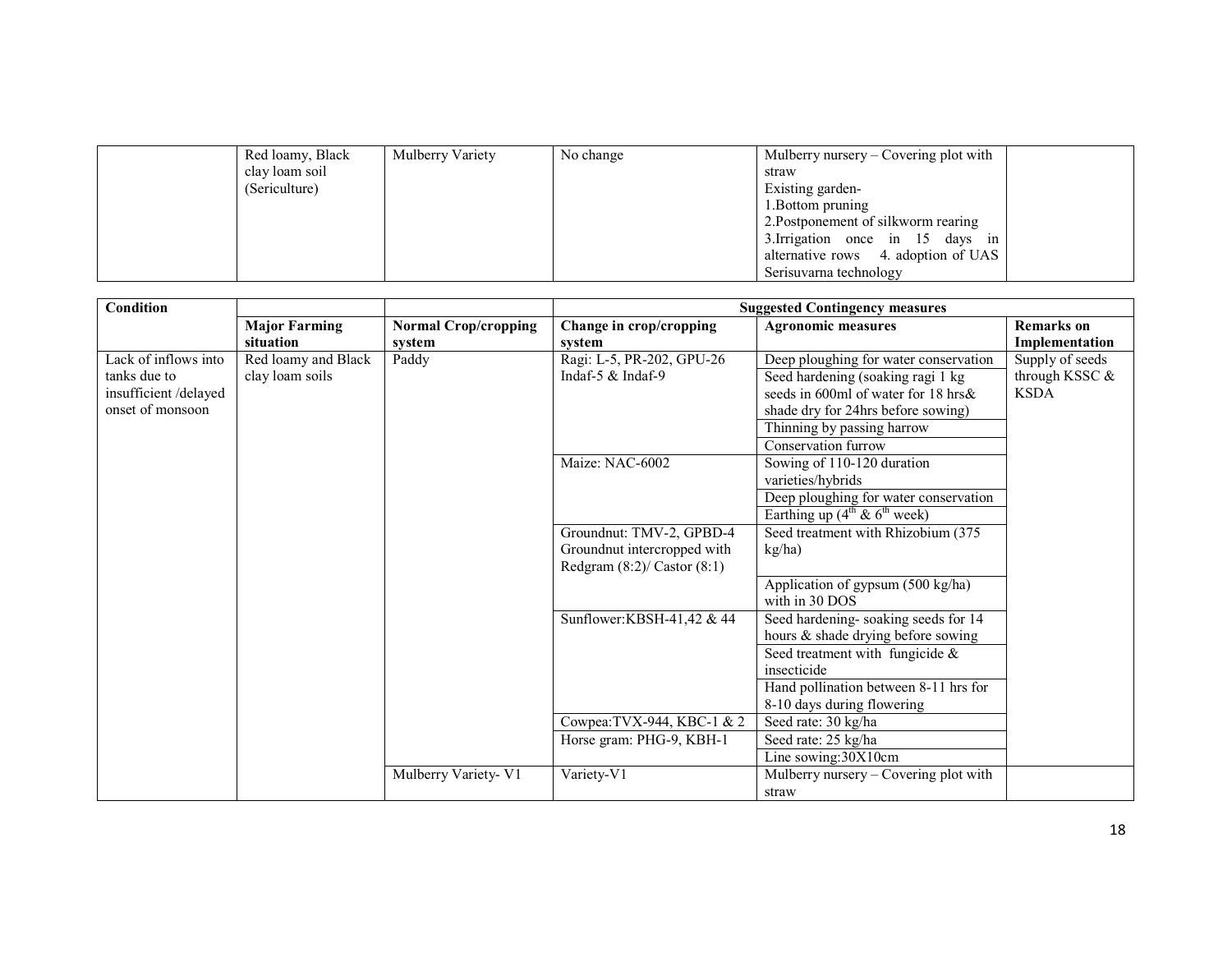|  |  | Existing garden-                    |  |
|--|--|-------------------------------------|--|
|  |  | 1. Bottom pruning                   |  |
|  |  | 2. Postponement of silkworm rearing |  |
|  |  | 3. Irrigation once in 15 days in    |  |
|  |  | alternative rows                    |  |
|  |  | 4. Adoption of UAS Serisuvarna      |  |
|  |  | technology                          |  |

| <b>Condition</b>                                               |                                        |                                       |                                                         | <b>Suggested Contingency measures</b>                                                                                                                                                                                                                      |                                                  |
|----------------------------------------------------------------|----------------------------------------|---------------------------------------|---------------------------------------------------------|------------------------------------------------------------------------------------------------------------------------------------------------------------------------------------------------------------------------------------------------------------|--------------------------------------------------|
|                                                                | <b>Major Farming</b><br>situation      | <b>Normal Crop/cropping</b><br>system | Change in crop/cropping<br>system                       | <b>Agronomic measures</b>                                                                                                                                                                                                                                  | <b>Remarks</b> on<br>Implementation              |
| Insufficient<br>groundwater<br>recharge due to low<br>rainfall | Red loamy and Black<br>clay loam soils | Paddy                                 | Ragi: L-5, PR-202, GPU-26<br>Indaf-5 $&$ Indaf-9        | Deep ploughing for water conservation<br>Seed hardening (soaking ragi 1 kg<br>seeds in 600ml of water for 18 hrs $\&$<br>shade dry for 24hrs before sowing)<br>Thinning by passing harrow<br>Conservation furrow                                           | Supply of seeds<br>through KSSC &<br><b>KSDA</b> |
|                                                                |                                        |                                       | Maize: NAC-6002                                         | Sowing of 110-120 duration<br>varieties/hybrids<br>Deep ploughing for water conservation<br>Earthing up $(4^{\text{th}} \& 6^{\text{th}} \text{ week})$                                                                                                    |                                                  |
|                                                                |                                        |                                       | Groundnut: TMV-2, GPBD-4                                | Seed treatment with Rhizobium (375<br>kg/ha)<br>Groundnut intercropped with red gram<br>$(8:2) / \text{castor } (8:1)$<br>Application of gypsum (500 kg/ha)<br>with in 30 DOS<br>Seed hardening-soaking seeds for 14<br>hours & shade drying before sowing |                                                  |
|                                                                |                                        |                                       | Sunflower:KBSH-41,42 & 44<br>Cowpea: TVX-944, KBC-1 & 2 | Seed treatment with fungicide $\&$<br>insecticide<br>Hand pollination between 8-11 hrs for<br>8-10 days during flowering<br>Seed rate: 30 kg/ha                                                                                                            |                                                  |
|                                                                |                                        |                                       | Horse gram: PHG-9, KBH-1                                | Seed rate: 25 kg/ha<br>Line sowing:30X10cm                                                                                                                                                                                                                 |                                                  |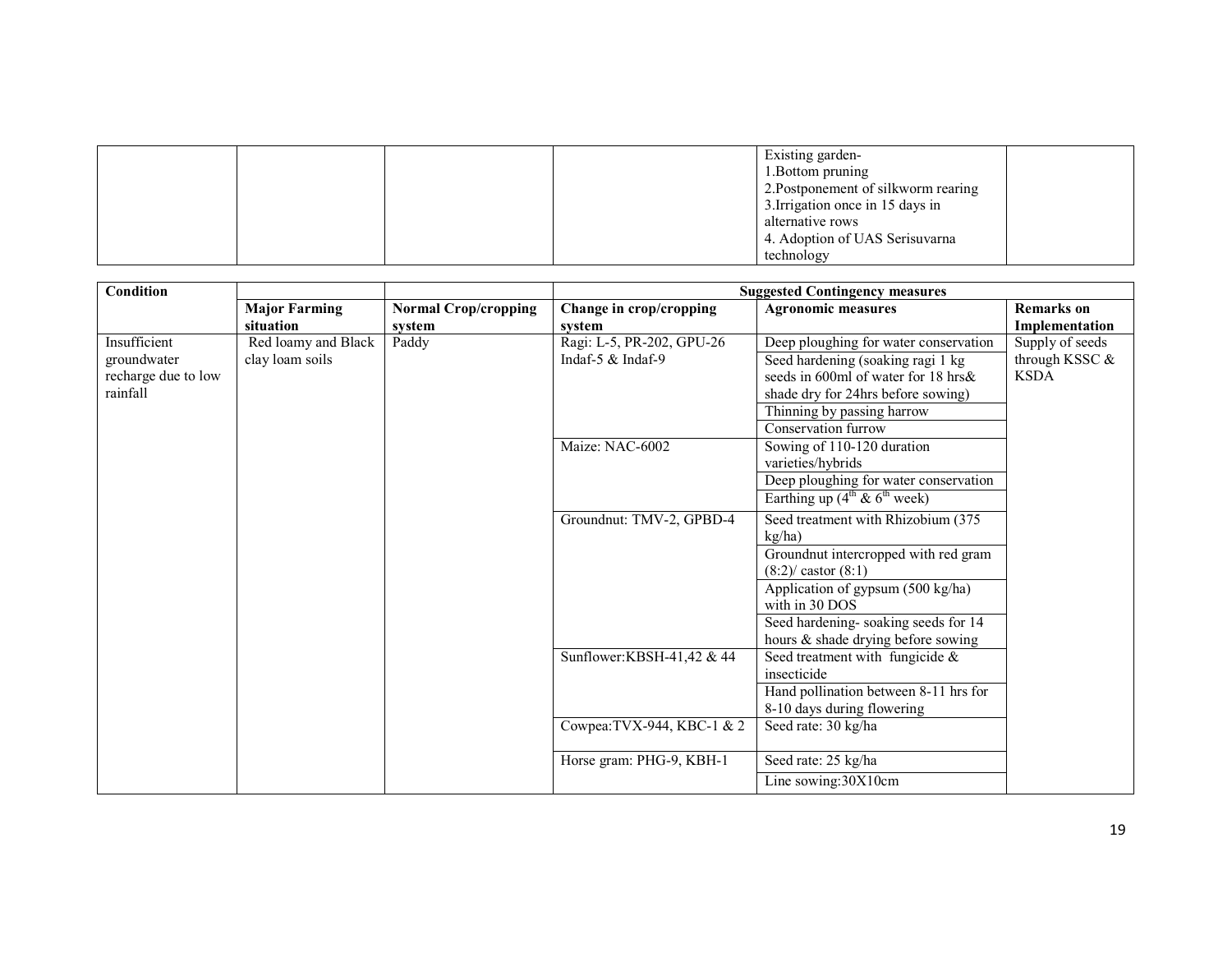|                                                     |                      | Black gram: T-9, LBG-25              | Seed rate: 25 kg/ha                                                                                                            |  |
|-----------------------------------------------------|----------------------|--------------------------------------|--------------------------------------------------------------------------------------------------------------------------------|--|
|                                                     |                      |                                      | Drill sowing-30 cm                                                                                                             |  |
|                                                     |                      | Bengal gram: Annigeri-1, JG-         | Seed rate: 62.5 kg/ha                                                                                                          |  |
|                                                     |                      | 11, KAK-2, Vishal                    | Drill sowing-30X10cm                                                                                                           |  |
|                                                     |                      | Field bean: HA- 3 & 4, Arka<br>vijay | Seed treatment with Rhizobium & PSB<br>$(500 \text{ g/ha})$                                                                    |  |
|                                                     |                      |                                      | Spacing: 45 X 15 cm                                                                                                            |  |
|                                                     |                      |                                      | Seed rate: 30 kg/ha                                                                                                            |  |
|                                                     |                      |                                      | Seed treatment with fungicide                                                                                                  |  |
|                                                     |                      |                                      | Application of zinc sulfate (10 kg/ha)                                                                                         |  |
|                                                     |                      |                                      | Earthing up $(4^{\text{th}} \& 6^{\text{th}} \text{ week})$                                                                    |  |
|                                                     |                      | Red gram: TTB-7, BRG-1 & 2           | Seed rate (25 kg/ha), Spacing 24 X 9<br>inches                                                                                 |  |
|                                                     |                      |                                      | Seed treatment with Rhizobium & PSB<br>$(375 \text{ g/ha})$                                                                    |  |
|                                                     |                      |                                      | Red gram inter cropping with jowar<br>$(8:2)$ or fodder maize $(1:1)$                                                          |  |
|                                                     |                      | Green gram: PDM-84-178               | Seed rate (15-20 kg/ha), Spacing<br>30X10 cm                                                                                   |  |
|                                                     |                      |                                      | Seed treatment with Rhizobium & PSB<br>$(500 \text{ g/ha})$                                                                    |  |
| Red loamy, Black<br>clay loam soil<br>(Sericulture) | Mulberry Variety- V1 | Variety-V1                           | Mulberry nursery – Covering plot with<br>straw<br>Existing garden-<br>1. Bottom pruning<br>2. Postponement of silkworm rearing |  |
|                                                     |                      |                                      | 3. Irrigation once in 15 days in<br>alternative rows<br>4. Adoption of UAS Serisuvarna<br>technology                           |  |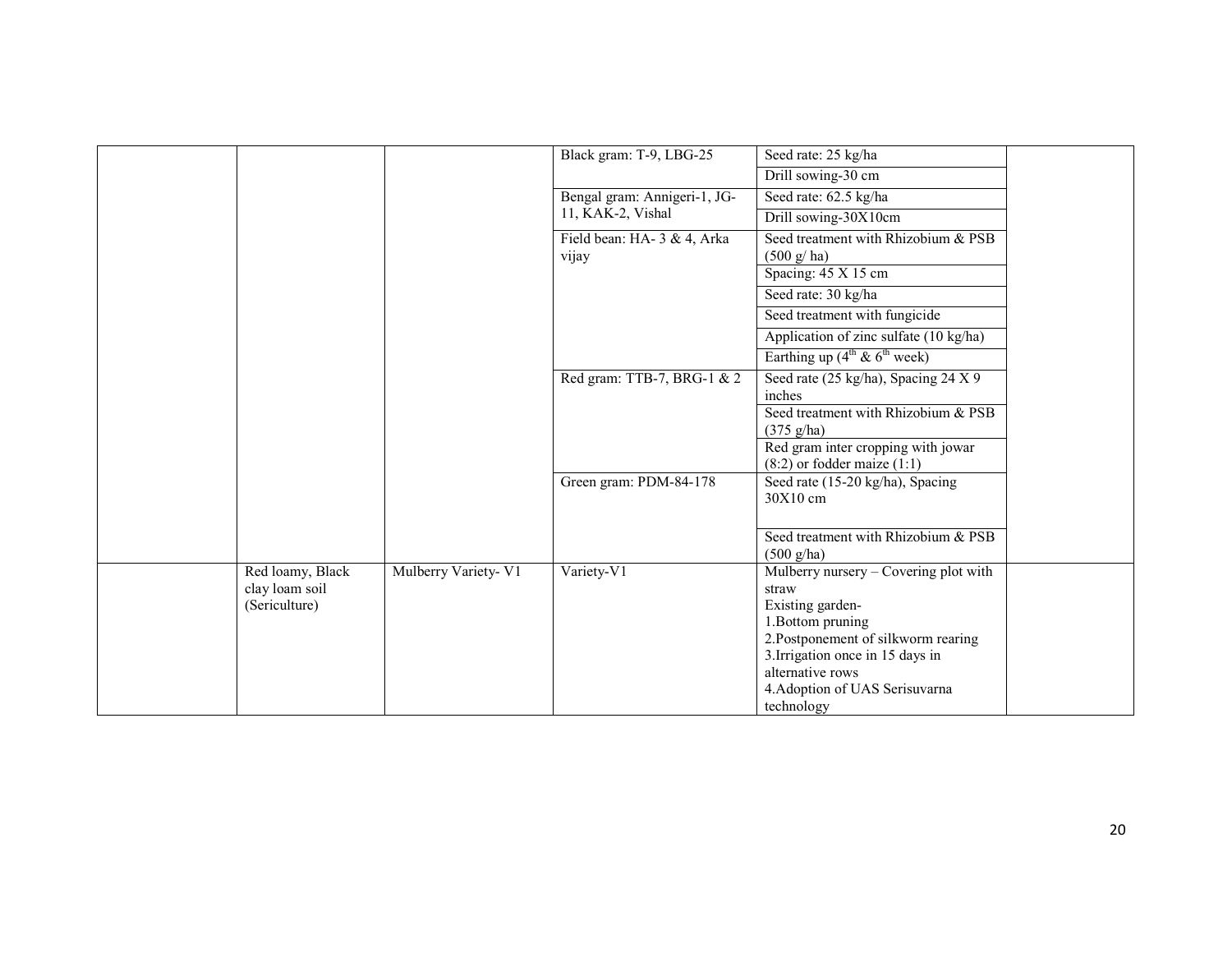2.2 Unusual rains (untimely, unseasonal etc) (for both rainfed and irrigated situations)

| <b>Condition</b>                                                                  |                                                                                                                             | <b>Suggested contingency measure</b>                                                                                                          |               |                                                  |                                                                                                     |                                                                           |
|-----------------------------------------------------------------------------------|-----------------------------------------------------------------------------------------------------------------------------|-----------------------------------------------------------------------------------------------------------------------------------------------|---------------|--------------------------------------------------|-----------------------------------------------------------------------------------------------------|---------------------------------------------------------------------------|
| <b>Continuous high</b><br>rainfall in a<br>short span leading<br>to water logging | <b>Vegetative stage</b>                                                                                                     | <b>Flowering stage</b>                                                                                                                        |               |                                                  | Crop maturity stage                                                                                 | Post harvest                                                              |
| Paddy                                                                             | Additional soil nutrient<br>supply-split application of<br>N based on LCC                                                   | Protect crop from grain<br>discoloration with 0.2 %<br>mancozeb spray.                                                                        |               | Safe disposal of excess water<br>mancozeb spray. | Protect crop from grain discoloration with 0.2 %<br>Mechanized harvesting at physiological maturity | Drying using artificial<br>driers, Par boiled rice                        |
| Sugarcane                                                                         | Safe disposal of excess<br>water<br>Additional soil nutrient<br>supply                                                      | Safe disposal of excess water                                                                                                                 |               | Safe disposal of excess water                    |                                                                                                     |                                                                           |
| Ragi                                                                              | $-do-$                                                                                                                      | $-do-$                                                                                                                                        |               | $-do-$<br>Harvesting of Ragi ear heads           |                                                                                                     | Drying using artificial<br>driers, safe storage,<br>Value addition-malt   |
| Maize                                                                             | $-do-$                                                                                                                      | $-do-$<br>Crop can be used as fodder                                                                                                          |               | Safe disposal of excess water                    |                                                                                                     | Drying using artificial<br>driers, safe storage,<br>Value addition-flakes |
| Sericulture<br>(Mulberry)                                                         | $-do-$                                                                                                                      |                                                                                                                                               |               |                                                  | Harvesting leaf and feeding silkworm                                                                |                                                                           |
| Outbreak of pests and diseases<br>due to unseasonal rains                         |                                                                                                                             |                                                                                                                                               |               |                                                  |                                                                                                     |                                                                           |
| Paddy                                                                             | Brown Plant Hopper;<br>Use of BPH tolerant<br>variety IET 7575 &<br>8116                                                    | Hispa:<br><b>Blast: Spray Tricyclazole</b><br>$\omega$ 0.6g/lt                                                                                | Sheath blight |                                                  | Following of Plant Protection measures<br>as per package of practice                                |                                                                           |
| Sugarcane                                                                         | Wooly Aphids and<br>Scales:<br>Dipping of setts in<br>$0.15\%$ malathion or 1.<br>$0.08\%$ dimethoate for<br>10-15 minutes. | Leaf hopper: Spray<br>0.08% monocrotophos or<br>DDVP with addition of<br>2.5 % N in spray solution<br>or spray neemark $(a)$ 5 lit<br>per ha. |               |                                                  | Root borer: Harvesting at ground level<br>to destroy the pest stages. Destroy stray<br>of plants    |                                                                           |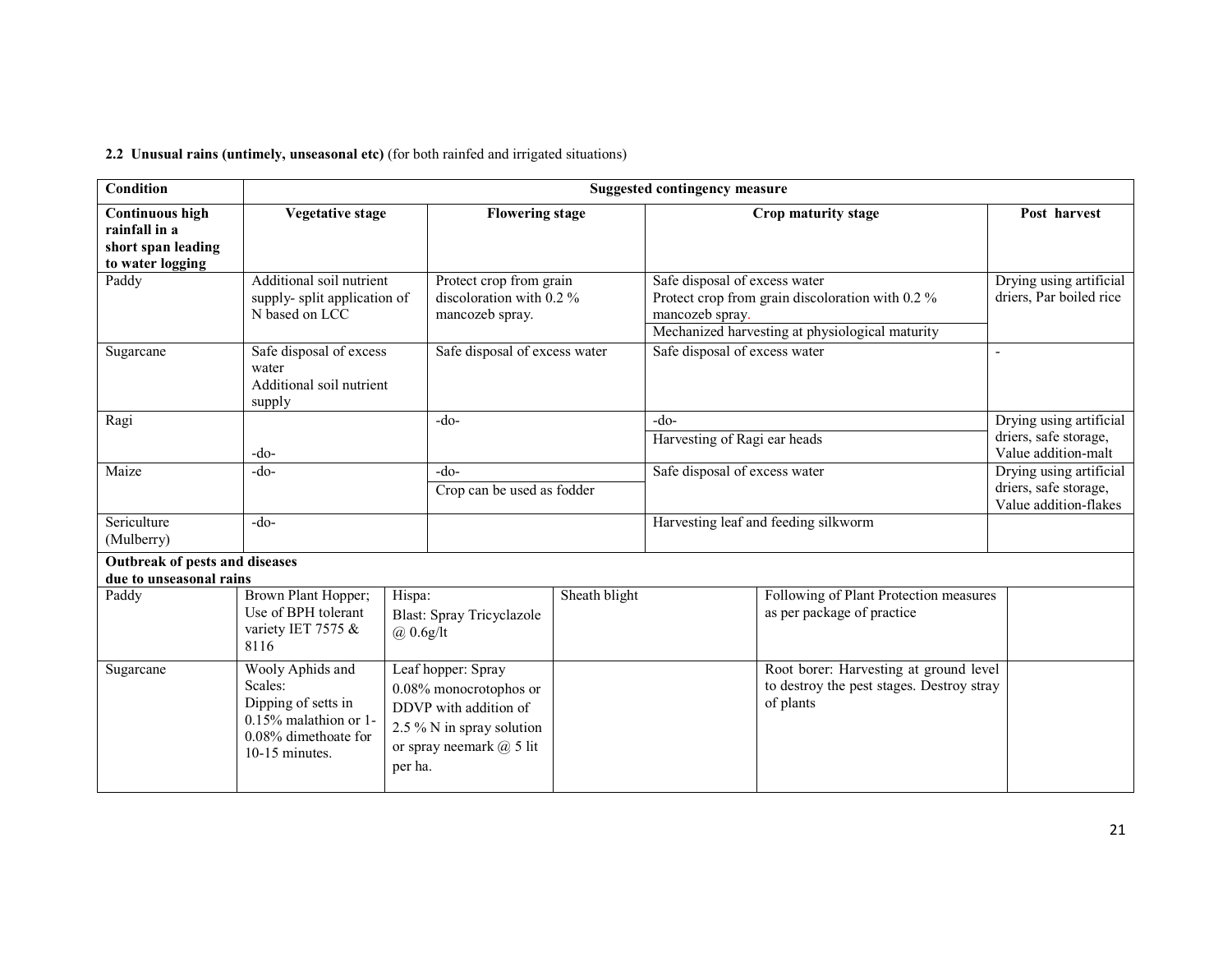| Ragi:             | Finger blast,<br>Tursicum leaf blight                                                                                  |                                                                                                                                                                                   |
|-------------------|------------------------------------------------------------------------------------------------------------------------|-----------------------------------------------------------------------------------------------------------------------------------------------------------------------------------|
| Maize             | Rust                                                                                                                   |                                                                                                                                                                                   |
| Coconut           | <b>Black</b> headed<br>caterpillar: Release of<br>parasitoids like<br>Gorriozus<br>nephantidis, Elasmus<br>nephantidis | Mites: Spraying biopesticides on the<br>bunches - 2% neem oil - garlic<br>emulsion (20ml neem oil + 20g garlic +<br>5g bar soap in 1 litre water)                                 |
| Tukra in mulberry |                                                                                                                        | Spray of Dimethoate @1ml/L of water                                                                                                                                               |
| Silkworm diseases |                                                                                                                        | Disinfection of silkworm rearing house<br>and equipment with Stabilised chlorine<br>dioxide and Bleaching<br>Use of bed disinfectant viz., Ankush,<br>Jayapower vijetha @5gm/sqft |

#### 2.3 Floods

| <b>Condition</b>                            | Suggested contingency measures |                         |                           |            |
|---------------------------------------------|--------------------------------|-------------------------|---------------------------|------------|
| Transient water logging/ partial inundation | Seedling / nursery stage       | <b>Vegetative stage</b> | <b>Reproductive stage</b> | At harvest |
|                                             | NA                             |                         |                           |            |
| Continuous submergence                      |                                |                         |                           |            |
| for more than 2 days                        | NA                             |                         |                           |            |
| Sea water inundation                        | NA                             |                         |                           |            |

#### 2.4 Extreme Events

| Extreme          | Suggested contingency measures                                                          |  |    |  |  |  |
|------------------|-----------------------------------------------------------------------------------------|--|----|--|--|--|
| event type       | Seedling / nursery stage<br><b>Reproductive stage</b><br>At harvest<br>√egetative stage |  |    |  |  |  |
| <b>Heat Wave</b> | ΝA                                                                                      |  |    |  |  |  |
| Cold wave        | NΑ                                                                                      |  |    |  |  |  |
| Frost            |                                                                                         |  | ΝA |  |  |  |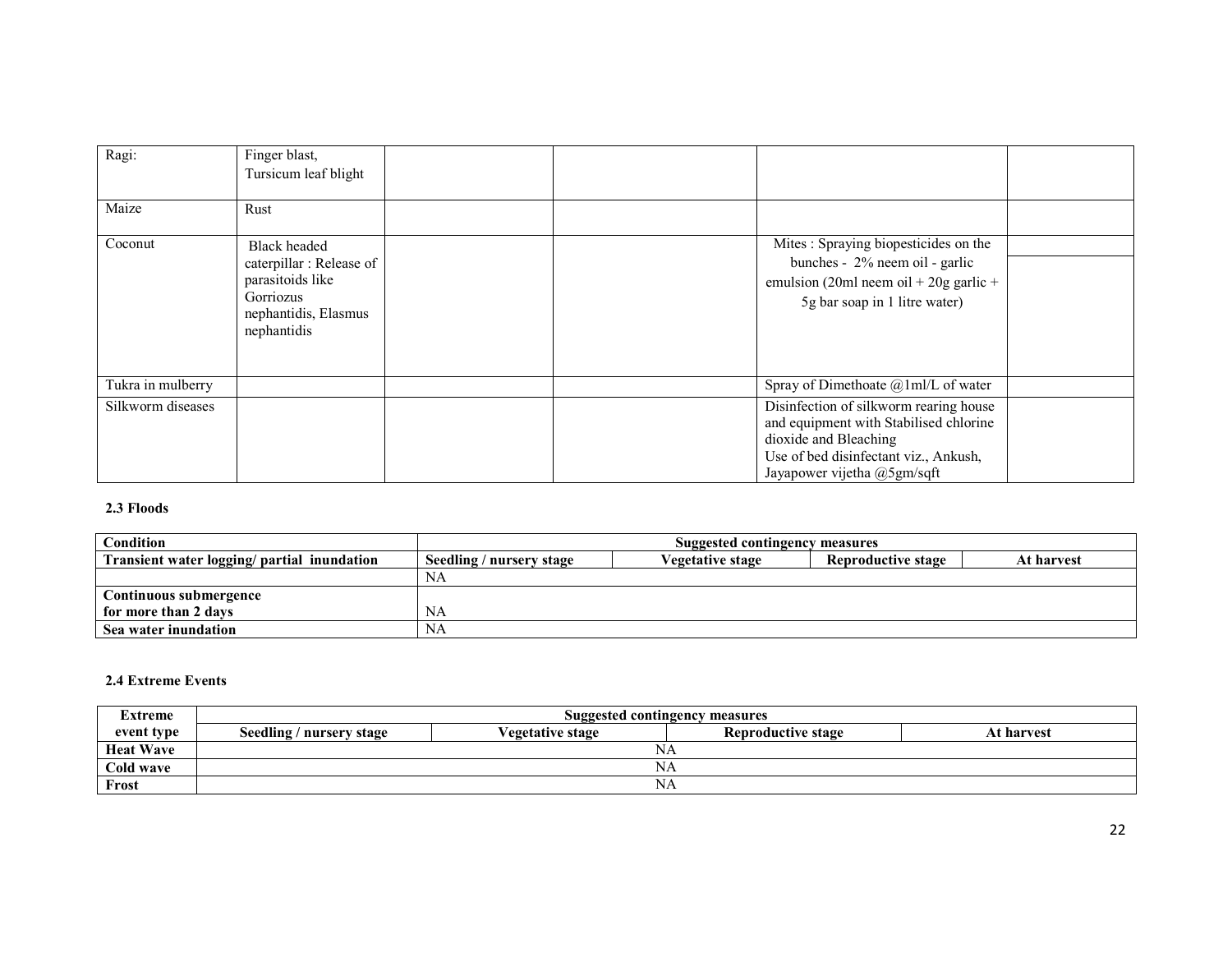| <b>Extreme</b>   | <b>Suggested contingency measures</b>                                                                                                                                                                                                                                                                                                                   |                                                                                                                                                                                                                                                                                                                                                                                                                                  |                                                                                                                                                                                                                                                                           |                                                                                                                                                                                                                                                                                                                       |  |
|------------------|---------------------------------------------------------------------------------------------------------------------------------------------------------------------------------------------------------------------------------------------------------------------------------------------------------------------------------------------------------|----------------------------------------------------------------------------------------------------------------------------------------------------------------------------------------------------------------------------------------------------------------------------------------------------------------------------------------------------------------------------------------------------------------------------------|---------------------------------------------------------------------------------------------------------------------------------------------------------------------------------------------------------------------------------------------------------------------------|-----------------------------------------------------------------------------------------------------------------------------------------------------------------------------------------------------------------------------------------------------------------------------------------------------------------------|--|
| event type       | Seedling / nursery stage                                                                                                                                                                                                                                                                                                                                | <b>Vegetative stage</b>                                                                                                                                                                                                                                                                                                                                                                                                          | <b>Reproductive stage</b>                                                                                                                                                                                                                                                 | At harvest                                                                                                                                                                                                                                                                                                            |  |
| <b>Hailstorm</b> |                                                                                                                                                                                                                                                                                                                                                         |                                                                                                                                                                                                                                                                                                                                                                                                                                  | NA                                                                                                                                                                                                                                                                        |                                                                                                                                                                                                                                                                                                                       |  |
| Cyclone          |                                                                                                                                                                                                                                                                                                                                                         |                                                                                                                                                                                                                                                                                                                                                                                                                                  |                                                                                                                                                                                                                                                                           |                                                                                                                                                                                                                                                                                                                       |  |
| Paddy            | • To drain out the excess water at<br>the earliest by farming drainage<br>channels if there is a gradient and<br>if not by using motors<br>• Apply booster dose of 0.2 kg N/40<br>sq. m<br>• Spray micronutrients like Zn, Fe<br>2-3 times at 4 -5 days interval<br>• 4. Takeup proper weed control<br>measures                                         | • To drain out the excess water at<br>the earliest by farming drainage<br>channels if there is a gradient and<br>if not by using motors<br>• Apply booster dose of 20 kg<br>$N/A$ cre<br>• Spray $ZnSO_4$ 0.2 % if it is less<br>than 45 days after transplanting<br>• Take up need based plant<br>protection measures                                                                                                           | • To drain out the excess water at<br>the earliest by farming drainage<br>channels if there is a gradient and<br>if not by using motors<br>• Takeup need based plant<br>protection measures<br>• Lodged plants to be lifted and tied<br>together to make them stand erect | • Drain out water spread sheaves<br>loosely in field or field bunds<br>where there is no water stagnation<br>• Spray common salt at $5\%$ to<br>prevent germination of seed and<br>spoilage of straw from moulds<br>• Thresh after drying the sheaves<br>properly<br>• Ensure proper grain moisture<br>before storing |  |
| Maize            | • To drain out the excess water at<br>the earliest by farming drainage<br>channels if there is a gradient and<br>if not by using motors<br>• Intercultivation and earthing up to<br>be done<br>• Apply 20 kg $N + 10$ kg K /ha after<br>draining excess water<br>• Take up plant protection measures<br>against possible pests and disease<br>incidence | • To drain out the excess water at<br>the earliest by farming drainage<br>channels if there is a gradient and<br>if not by using motors<br>• Takeup weed control either<br>mechanically or through<br>weedicides<br>• Intercultivation and earthing up to<br>be done<br>• Apply 20 kg $N + 10$ kg K /ha after<br>draining excess water<br>• Take up plant protection measures<br>against possible pests and disease<br>incidence | • To drain out the excess water at<br>the earliest by farming drainage<br>channels if there is a gradient and<br>if not by using motors<br>• Take up plant protection measures<br>against possible pests and disease<br>incidence                                         | • To drain out the excess water at<br>the earliest by farming drainage<br>channels if there is a gradient and<br>if not by using motors<br>• Cob picking to be done after they<br>are dried fully                                                                                                                     |  |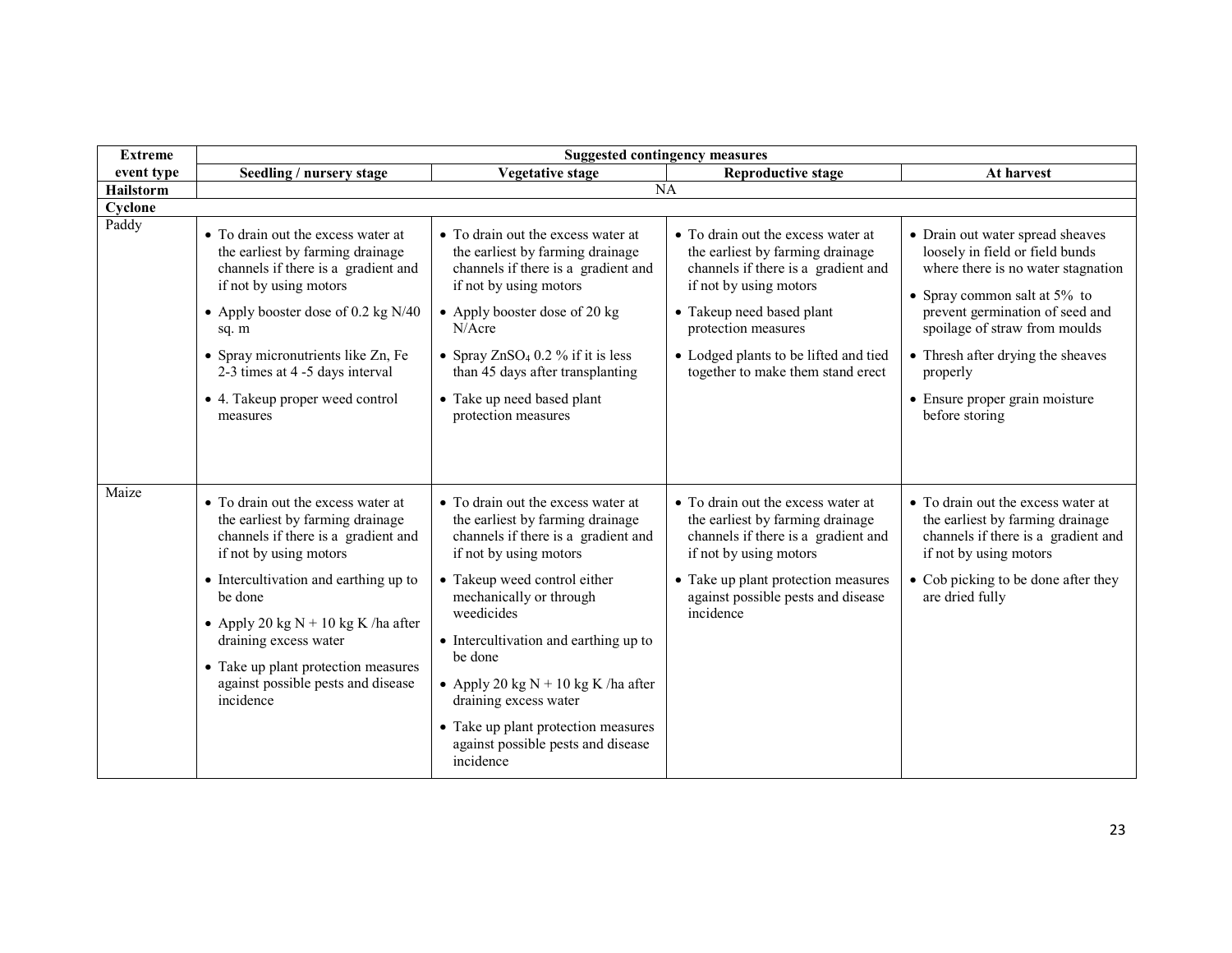# 2.5 Contingent strategies for Livestock, Poultry & Fisheries 2.5.1 Livestock

|                | <b>Suggested contingency measures</b>                                                                                                                                                                                                                                                                                                                                                                                                                                                                                                                                                                                                                                                                                                                                                                                                                                                                          |                                                                                                                                                                                                                                                                                                                                                                                                                                                                                                                                                                                                                                                                                                                                                                                                                                                                                                                                                                                                                                                                                               |                                                                                                                                                                                                                                                                                                                                                                                                                                                                                                                                                                                                       |  |  |
|----------------|----------------------------------------------------------------------------------------------------------------------------------------------------------------------------------------------------------------------------------------------------------------------------------------------------------------------------------------------------------------------------------------------------------------------------------------------------------------------------------------------------------------------------------------------------------------------------------------------------------------------------------------------------------------------------------------------------------------------------------------------------------------------------------------------------------------------------------------------------------------------------------------------------------------|-----------------------------------------------------------------------------------------------------------------------------------------------------------------------------------------------------------------------------------------------------------------------------------------------------------------------------------------------------------------------------------------------------------------------------------------------------------------------------------------------------------------------------------------------------------------------------------------------------------------------------------------------------------------------------------------------------------------------------------------------------------------------------------------------------------------------------------------------------------------------------------------------------------------------------------------------------------------------------------------------------------------------------------------------------------------------------------------------|-------------------------------------------------------------------------------------------------------------------------------------------------------------------------------------------------------------------------------------------------------------------------------------------------------------------------------------------------------------------------------------------------------------------------------------------------------------------------------------------------------------------------------------------------------------------------------------------------------|--|--|
|                | <b>Before the event</b>                                                                                                                                                                                                                                                                                                                                                                                                                                                                                                                                                                                                                                                                                                                                                                                                                                                                                        | During the event                                                                                                                                                                                                                                                                                                                                                                                                                                                                                                                                                                                                                                                                                                                                                                                                                                                                                                                                                                                                                                                                              | After the event                                                                                                                                                                                                                                                                                                                                                                                                                                                                                                                                                                                       |  |  |
| <b>Drought</b> | As the district is occasionally prone to<br>drought the following measures to be<br>taken to ameliorate the fodder deficiency<br>Sowing of cereals (Sorghum/Bajra) and<br>leguminous crops (Lucerne, Berseem,<br>Horse gram, Cowpea) during North-East<br>monsoon under dry land system for<br>fodder production.<br>Available Ragi/Bajra/sorghum stover and<br>groundnut haulms should be properly<br>stored for future use.<br>Encourage silage making with available<br>maize fodder in the villages<br>Collection of groundnut haulms and<br>groundnut cake for use as feed<br>supplement during drought<br>Chopping of fodder should be made as<br>mandatory in every village through<br>supply and establishment of good quality<br>chaff cutters.<br>Harvesting and collection of perennial<br>vegetation particularly grasses which<br>grow during monsoon<br>Proper drying, bailing and densification | Harvest and use biomass of dried up crops (Paddy,<br>Ragi, Horse gram, Cowpea, Maize, Field bean,<br>Black gram, Green gram, Cowpea, Horse gram<br>etc.,) material as fodder.<br>Use of unconventional and locally available cheap<br>feed ingredients especially groundnut cake and<br>haulms as protein supplement for livestock during<br>drought<br>Concentrate ingredients such as Grains, brans,<br>chunnies & oilseed cakes, low grade grains etc.<br>unfit for human consumption should be procured<br>from Govt. Godowns for feeding as supplement for<br>high productive animals during drought<br>Continuous supplementation of mineral mixture to<br>prevent infertility<br>Harvest the tree fodder (Neem, Subabul, Acasia,<br>Pipal etc) and unconventional feeds resources<br>available and use as fodder for livestock (LS).<br>Available feed and fodder should be cut from<br>CPRs and stall fed in order to reduce the energy<br>requirements of the animals<br>Advise the farmers about the practice of mixing<br>available kitchen waste with dry fodder while<br>feeding | Training/educating farmers for feed $&$ fodder storage.<br>Maintenance / repair of silo pits and feed/fodder stores.<br>Encourage progressive farmers to grow fodder crops of<br>sorghum/bajra/maize(UP chari, MP chari, HC-136, HD-2,<br>GAINT BAJRA, L-74, K-677, Ananad/African Tall etc.,<br>on their own lands $\&$ supporting them with assisting<br>infrastructures like seeds, manure.<br>Supply<br>of<br>quality<br>fodder<br>(multi<br>seed<br>cut<br>sorghum/bajra/maize varieties) and fodder slips of Napier,<br>guinea grass well before monsoon<br>Replenish the feed and fodder banks |  |  |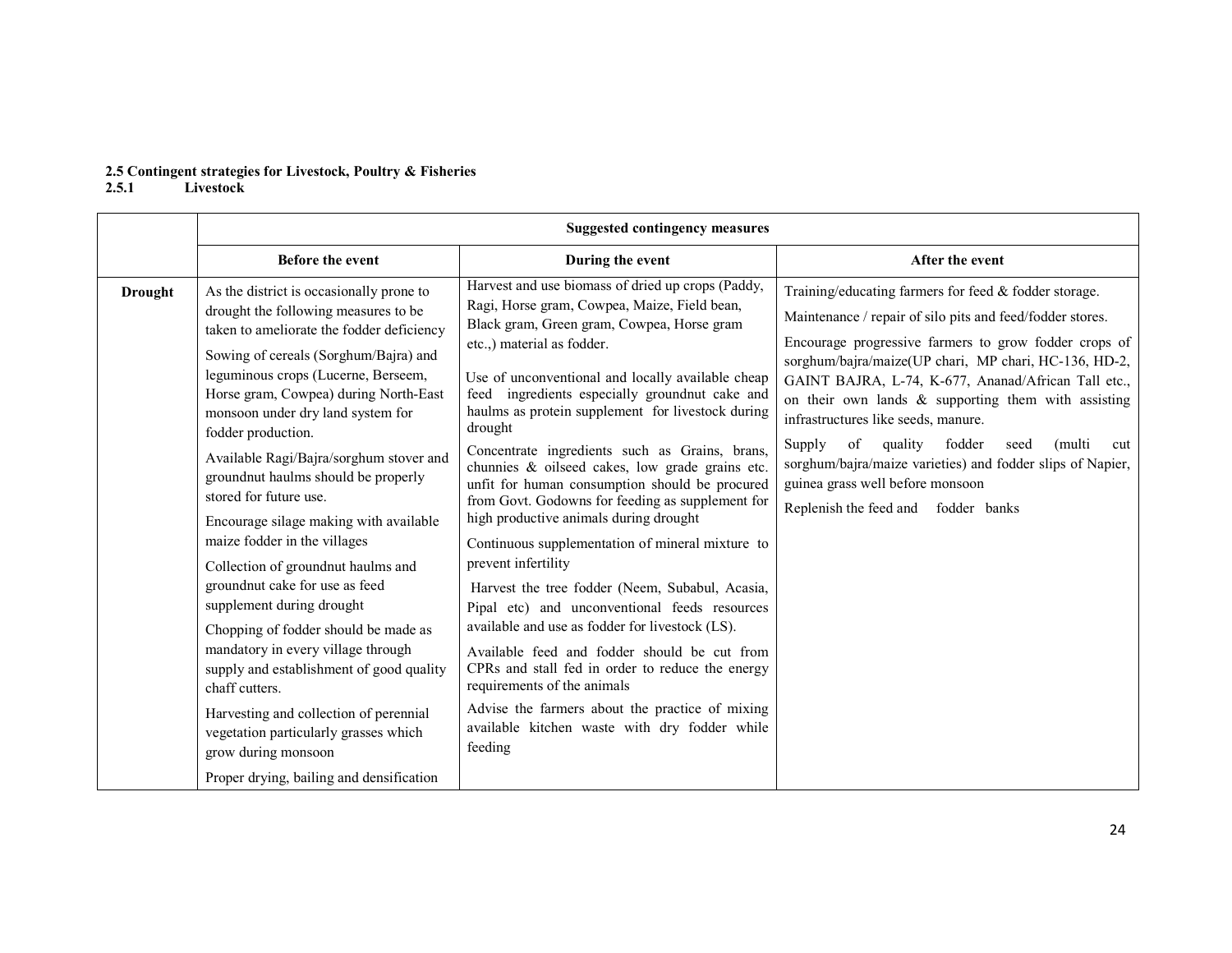|               | of harvested grass from previous season                                                                                                                                                                                                                                                                                                                                                                                                                                                                                                                                                                                                                                                                                                                                                                                                                                                                                                                                                            |                                                                                                                                                                                                                                                                                                                                                           |                                                                                                                                                                                                                                                                                                                                                                                                                                                                                                                                                |
|---------------|----------------------------------------------------------------------------------------------------------------------------------------------------------------------------------------------------------------------------------------------------------------------------------------------------------------------------------------------------------------------------------------------------------------------------------------------------------------------------------------------------------------------------------------------------------------------------------------------------------------------------------------------------------------------------------------------------------------------------------------------------------------------------------------------------------------------------------------------------------------------------------------------------------------------------------------------------------------------------------------------------|-----------------------------------------------------------------------------------------------------------------------------------------------------------------------------------------------------------------------------------------------------------------------------------------------------------------------------------------------------------|------------------------------------------------------------------------------------------------------------------------------------------------------------------------------------------------------------------------------------------------------------------------------------------------------------------------------------------------------------------------------------------------------------------------------------------------------------------------------------------------------------------------------------------------|
|               | Creation of permanent fodder, feed and<br>fodder seed banks in all drought prone<br>villages                                                                                                                                                                                                                                                                                                                                                                                                                                                                                                                                                                                                                                                                                                                                                                                                                                                                                                       |                                                                                                                                                                                                                                                                                                                                                           |                                                                                                                                                                                                                                                                                                                                                                                                                                                                                                                                                |
| <b>Floods</b> | In case of early forewarning (EFW),<br>harvest all the crops (Paddy, Ragi, Horse<br>gram, Cowpea, Maize, Field bean, Black<br>gram, Green gram, Cowpea, Horse gram<br>etc.) that can be useful as fodder in future<br>(store properly)<br>Don't allow the animals for grazing if<br>severe floods are forewarned<br>In flood prone mandals, arrange for<br>storing minimum required quantity of hay<br>(25-50kg) and concentrates (25kgs) per<br>animals in farmer / LS keepers house /<br>shed for feeding animals during floods<br>Keep stock of bleaching powder and lime<br>Carry out Butax spray for control of<br>external parasites<br>Identify the Clinical staff and trained<br>paravets and indent for their services as<br>per schedules<br>Identify the volunteers who can serve in<br>need of emergency<br>Arrangement for<br>transportation of<br>animals from low lying area to safer<br>places and also for rescue animal health<br>workers to get involve in rescue<br>operations | Transportation of animals to elevated areas<br>Stall feeding of animals with stored hay and<br>concentrates<br>Proper hygiene and sanitation of the animal shed<br>In severe floods, un-tether or let loose the animals<br>Emergency outlet establishment for required<br>medicines or feed in each village<br>Spraying of fly repellants in animal sheds | Repair of animal shed<br>Bring back the animals to the shed<br>Cleaning and disinfection of the shed<br>Bleach (0.1%) drinking water / water sources<br>Deworming with broad spectrum dewormers<br>Vaccination against possible disease out breaks like HS,<br>BQ, FMD and PPR<br>Proper disposable of the dead animals / carcasses by<br>burning $/$ deep burying (4-8 feet) with lime powder (1kg)<br>for small ruminants and 5kg for large ruminants) in pit<br>Drying the harvested crop material and proper storage for<br>use as fodder. |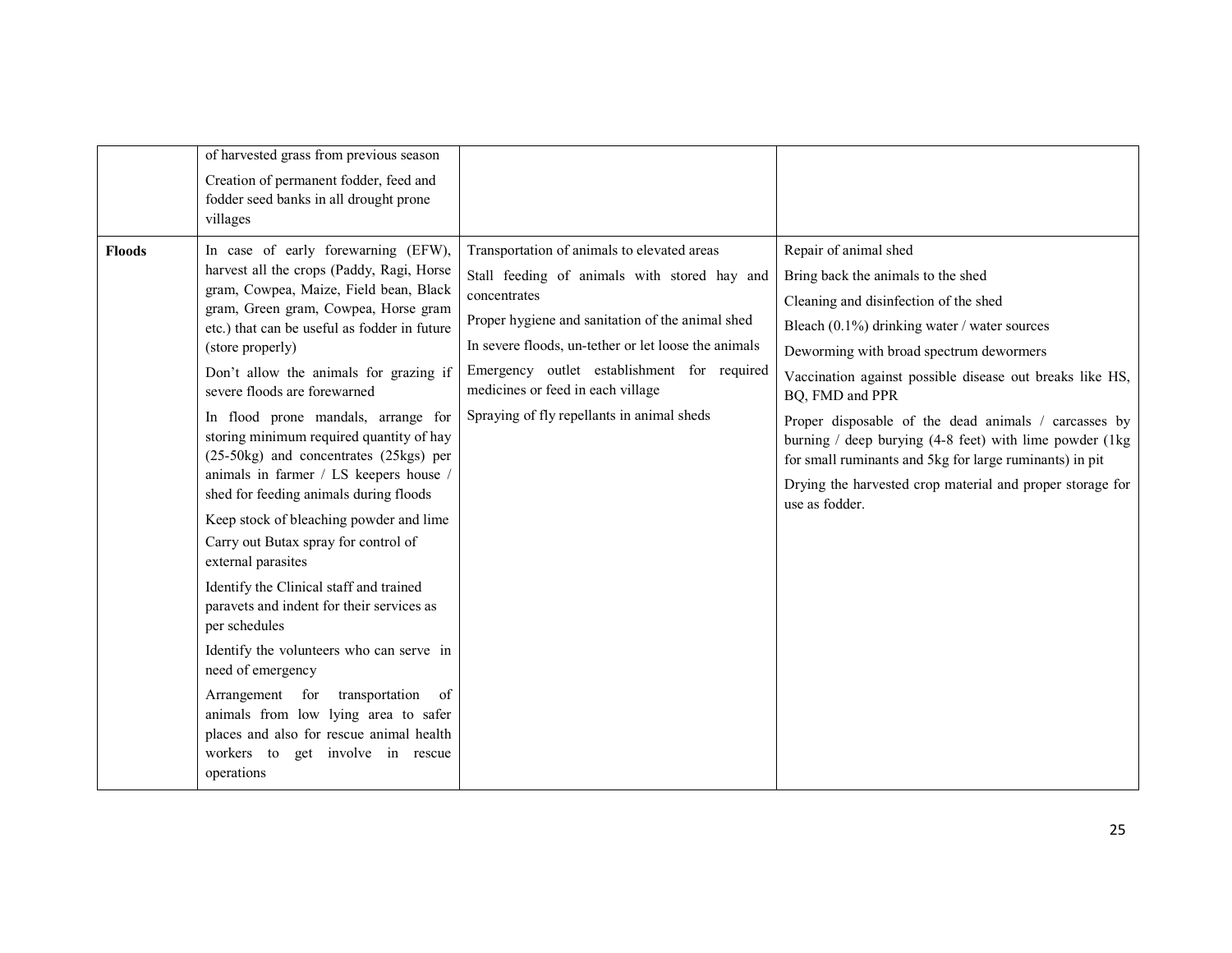| Cyclone<br>Cold & Heat                            | Capacity building and preparedness of<br>the stakeholders and official staff for the<br>unexpected events<br>Capacity building and preparedness of<br>the stakeholders and official staff for the<br>unexpected events<br>Harvest all the possible wetted grain<br>(Paddy, Ragi, Horse gram, Cowpea,<br>Maize, Field bean, Black gram, Green<br>gram, Cowpea, Horse gram etc) and use<br>as animal feed.<br>Stock of anti-diarrheal drugs and<br>electrolytes should be made available for<br>emergency transport<br>Don't allow the animals for grazing in<br>case of early forewarning (EFW) of<br>cyclone<br>Incase of EFW of severe cyclone, shift<br>the animals to safer places.<br><b>NA</b> | Treatment of the sick, injured and affected animals<br>arrangement of mobile emergency<br>through<br>veterinary hospitals / rescue animal health workers.<br>Diarrhea out break may happen. Health camps<br>should be organized<br>In severe cases un-tether or let loose the animals<br>Arrange transportation of highly productive<br>animals to safer place<br>Spraying of fly repellants in animal sheds | Repair of animal shed<br>Deworm the animals through mass camps<br>Vaccinate against possible disease out breaks like HS, BQ,<br>FMD and PPR<br>Proper dispose of the dead animals / carcasses by burning /<br>deep burying (4-8 feet) with lime powder (1kg for small<br>ruminants and 5kg for large ruminants) in pit<br>Bleach / chlorinate $(0.1\%)$ drinking water or water<br>resources<br>Collect drowned crop material, dry it and store for future<br>use<br>Sowing of short duration fodder crops in unsown and<br>water logged areas when crops are damaged and no chance<br>to replant<br>Application of urea (20-25kg/ha) in the inundated areas<br>and CPR's to enhance the bio mass production. |
|---------------------------------------------------|-----------------------------------------------------------------------------------------------------------------------------------------------------------------------------------------------------------------------------------------------------------------------------------------------------------------------------------------------------------------------------------------------------------------------------------------------------------------------------------------------------------------------------------------------------------------------------------------------------------------------------------------------------------------------------------------------------|--------------------------------------------------------------------------------------------------------------------------------------------------------------------------------------------------------------------------------------------------------------------------------------------------------------------------------------------------------------------------------------------------------------|---------------------------------------------------------------------------------------------------------------------------------------------------------------------------------------------------------------------------------------------------------------------------------------------------------------------------------------------------------------------------------------------------------------------------------------------------------------------------------------------------------------------------------------------------------------------------------------------------------------------------------------------------------------------------------------------------------------|
| wave                                              |                                                                                                                                                                                                                                                                                                                                                                                                                                                                                                                                                                                                                                                                                                     |                                                                                                                                                                                                                                                                                                                                                                                                              |                                                                                                                                                                                                                                                                                                                                                                                                                                                                                                                                                                                                                                                                                                               |
| <b>Health</b> and<br><b>Disease</b><br>management | List out the endemic diseases (species<br>wise) in that district<br>Procure and stock emergency medicines<br>and vaccines for important endemic                                                                                                                                                                                                                                                                                                                                                                                                                                                                                                                                                     | Constitution of Rapid Action Veterinary Force<br>Performing ring vaccination (8 km radius) in case<br>of any outbreak<br>Restricting movement of livestock in case of any                                                                                                                                                                                                                                    | Conducting mass animal health camps<br>Conducting fertility camps<br>Mass deworming camps                                                                                                                                                                                                                                                                                                                                                                                                                                                                                                                                                                                                                     |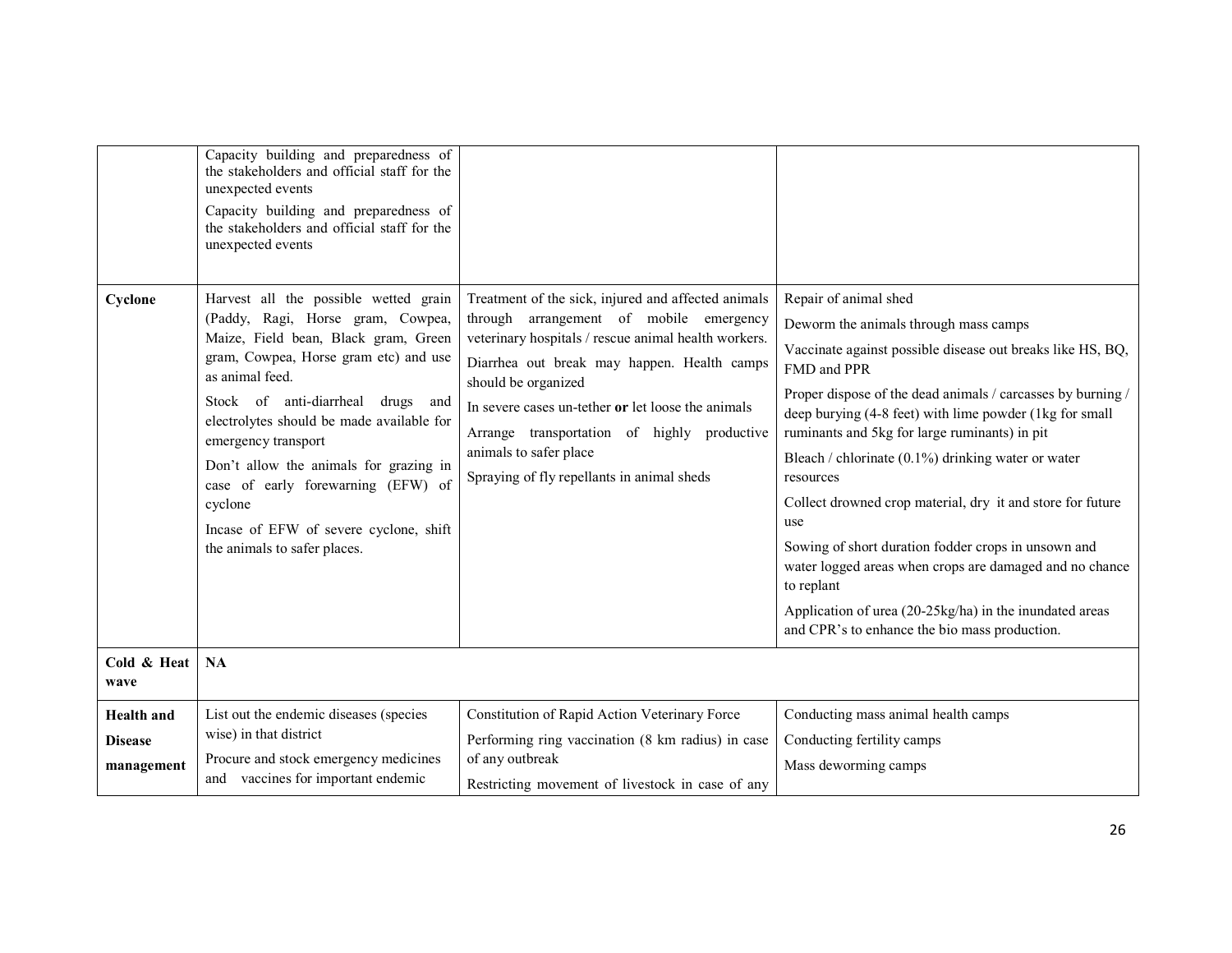|                          | diseases of the area<br>All the stock must be immunized for<br>endemic diseases of the area<br>Surveillance and disease monitoring<br>network to be established at Joint<br>Director (Animal Husbandry) office in<br>the district | epidemic<br>Rescue of sick and injured animals and their<br>treatment Rescue of sick and injured animals and<br>their treatment |                                                                                                        |
|--------------------------|-----------------------------------------------------------------------------------------------------------------------------------------------------------------------------------------------------------------------------------|---------------------------------------------------------------------------------------------------------------------------------|--------------------------------------------------------------------------------------------------------|
| <b>Drinking</b><br>water | Identification of water resources<br>Rain water harvesting and create water<br>bodies/watering points (when water is<br>scarce use only as drinking water for<br>animals)                                                         | Restrict wallowing<br>of<br>animals in<br>water<br>bodies/resources                                                             | Bleach $(0.1\%)$ drinking water / water sources<br>Provide clean drinking water                        |
| Insurance                | Encouraging insurance of livestock                                                                                                                                                                                                | Listing out the details of the dead animals                                                                                     | Submission for insurance claim and availing insurance<br>benefit<br>Purchase of new productive animals |

#### 2.5.2 Poultry

|                              | Suggested contingency measures                                                                             |                                                                                                                                                            |                                       |  |
|------------------------------|------------------------------------------------------------------------------------------------------------|------------------------------------------------------------------------------------------------------------------------------------------------------------|---------------------------------------|--|
|                              | <b>Before the event</b>                                                                                    | During the event                                                                                                                                           | After the event                       |  |
| <b>Drought</b>               |                                                                                                            |                                                                                                                                                            |                                       |  |
| Shortage of feed ingredients | Storing of house hold grain like<br>maize, broken rice etc, in to use<br>as feed in case of severe drought | Supplementation only for productive birds<br>with house hold grain<br>Supplementation of shell grit (calcium) for<br>laying birds<br>Culling of weak birds | Supplementation to all survived birds |  |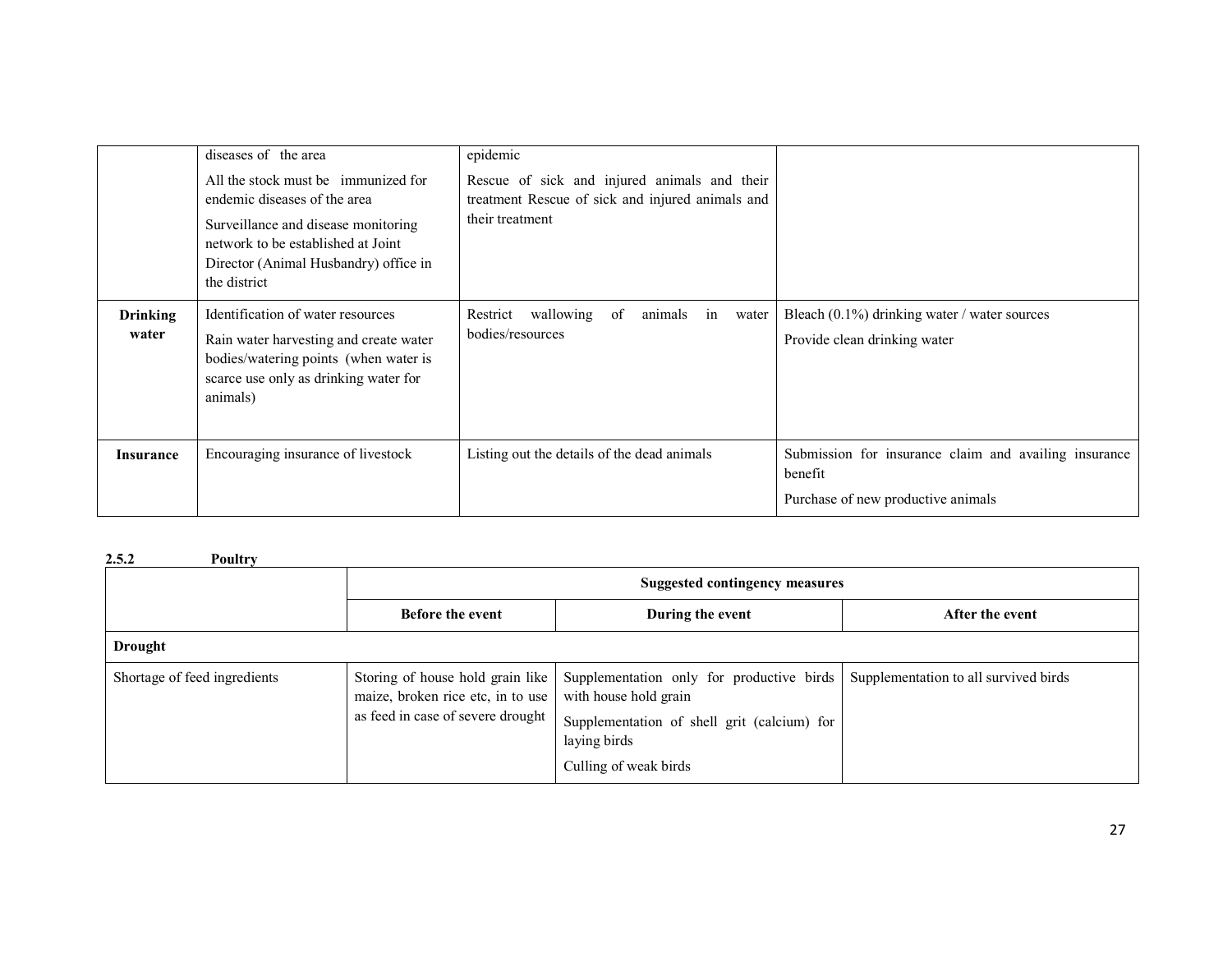| Drinking water                |                                                                                                                                                                  | Use water sanitizers or offer cool hygienic<br>drinking water                                                                                                                                                                        |                                                                                                                                                                                                                                                                          |
|-------------------------------|------------------------------------------------------------------------------------------------------------------------------------------------------------------|--------------------------------------------------------------------------------------------------------------------------------------------------------------------------------------------------------------------------------------|--------------------------------------------------------------------------------------------------------------------------------------------------------------------------------------------------------------------------------------------------------------------------|
| Health and disease management | Culling of sick birds.<br>Deworming and vaccination<br>against RD and IBD                                                                                        | Mixing of Vit. A, D, E, K and B-complex<br>including vit C in drinking water (5ml in one<br>litre water)                                                                                                                             | Hygienic and sanitation of poultry house<br>Disposal of dead birds by burning / burying<br>with lime powder in pit                                                                                                                                                       |
| <b>Floods</b>                 |                                                                                                                                                                  |                                                                                                                                                                                                                                      |                                                                                                                                                                                                                                                                          |
| Shortage of feed ingredients  | In case of early forewarning of<br>floods, shift the birds to safer<br>place<br>Storing of house hold grain like<br>maize, broken rice, bajra etc,               | Use stored feed as supplement<br>Don't allow for scavenging<br>Culling of weak birds                                                                                                                                                 | Routine practices are followed<br>Deworming and vaccination against RD                                                                                                                                                                                                   |
| Drinking water                |                                                                                                                                                                  | Use water sanitizers or offer cool hygienic<br>drinking water                                                                                                                                                                        |                                                                                                                                                                                                                                                                          |
| Health and disease management | In case of EFW, add antibiotic<br>powder<br>(Terramycin/Ampicilline/<br>Ampiclox etc., 10g in one litre)<br>in drinking water to prevent any<br>disease outbreak | Prevent water logging surrounding the sheds<br>through proper drainage facility<br>Assure supply of electricity by generator or<br>solar energy or biogas<br>Sprinkle lime powder to prevent ammonia<br>accumulation due to dampness | Sanitation of poultry house<br>Treatment of affected birds Disposal of dead<br>birds by burning / burying with line powder in<br>pit<br>Disposal of poultry manure to prevent<br>protozoal problem<br>Supplementation of coccidiostats in feed<br>Vaccination against RD |
| Cyclone                       |                                                                                                                                                                  |                                                                                                                                                                                                                                      |                                                                                                                                                                                                                                                                          |
| Shortage of feed ingredients  | In case of EFW, shift the birds<br>to safer place<br>Storing of house hold grain like                                                                            | Use stored feed as supplement<br>Don't allow for scavenging<br>Protect from thunder storms                                                                                                                                           | Routine practices are followed                                                                                                                                                                                                                                           |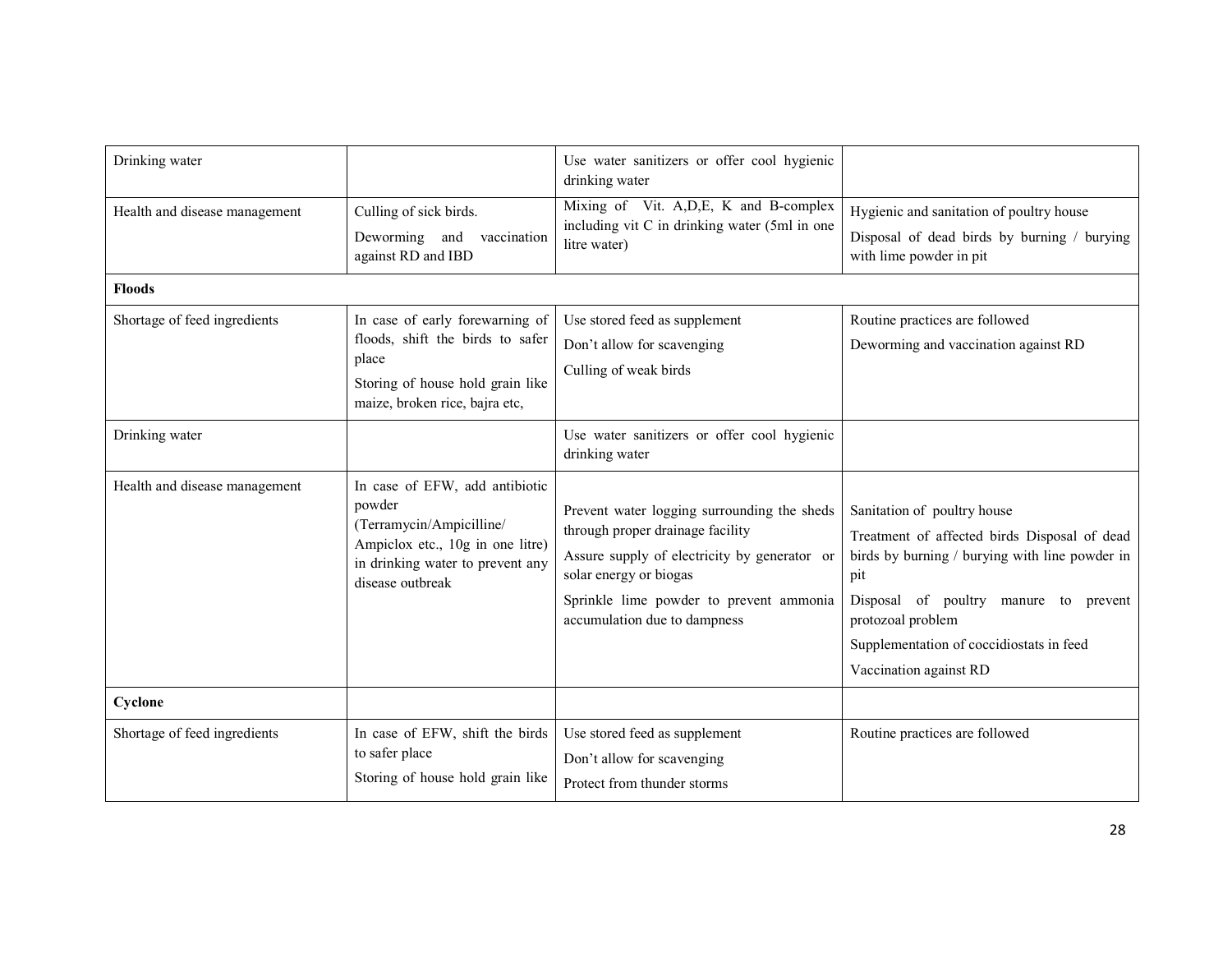| Drinking water                | maize, broken rice, bajra etc,<br>Culling of weak birds                                       | Use water sanitizers or offer cool drinking<br>water                                                                                                                                                                                            |                                                                                                                                                                                                                                                       |
|-------------------------------|-----------------------------------------------------------------------------------------------|-------------------------------------------------------------------------------------------------------------------------------------------------------------------------------------------------------------------------------------------------|-------------------------------------------------------------------------------------------------------------------------------------------------------------------------------------------------------------------------------------------------------|
| Health and disease management | In case of EFW, add antibiotic<br>powder in drinking water to<br>prevent any disease outbreak | Sanitation of poultry house<br>Treatment of affected birds<br>Prevent water logging surrounding the sheds<br>Assure supply of electricity<br>Sprinkle lime powder (5-10g per square feet)<br>to prevent ammonia accumulation due to<br>dampness | Disposal of dead birds by burning /<br>deep<br>burying with lime powder in pit<br>Disposal of poultry manure to<br>prevent<br>protozoal problem<br>Supplementation of coccidiostats in feed<br>Vaccination against Ranikhet Disease (0.5ml<br>$S/c$ ) |
| Cold & Heat wave              | <b>NA</b>                                                                                     |                                                                                                                                                                                                                                                 |                                                                                                                                                                                                                                                       |

#### 2.5.3 Fisheries/ Aquaculture

|                                                                         | <b>Suggested contingency measures</b> |                                                |                                            |  |
|-------------------------------------------------------------------------|---------------------------------------|------------------------------------------------|--------------------------------------------|--|
|                                                                         | <b>Before the event</b>               | During the event                               | After the event                            |  |
| 1) Drought                                                              |                                       |                                                |                                            |  |
| A. Capture                                                              |                                       |                                                |                                            |  |
| Marine                                                                  | NIL                                   |                                                |                                            |  |
| Inland                                                                  |                                       |                                                |                                            |  |
| (i) Shallow water depth due to insufficient<br>rains/inflow             | No action                             | Reduced fishing activity,<br>emergency harvest | Shifting of activity to live<br>reservoirs |  |
| (ii) Changes in water quality                                           | No action                             | No action                                      | No action                                  |  |
| (iii) Any other                                                         |                                       |                                                |                                            |  |
| <b>B.</b> Aquaculture                                                   |                                       |                                                |                                            |  |
| (i) Shallow water in ponds due to insufficient                          | Deepening of ponds in narrow bottom   | Reduced fishing activity,                      | Shifting of activity to live               |  |
| rains/inflow                                                            | areas.                                | emergency harvest                              | reservoirs                                 |  |
| (ii) Impact of salt load build up in ponds / change in<br>water quality | No action                             | Reduce feeding intensity                       | Reduce manuring                            |  |